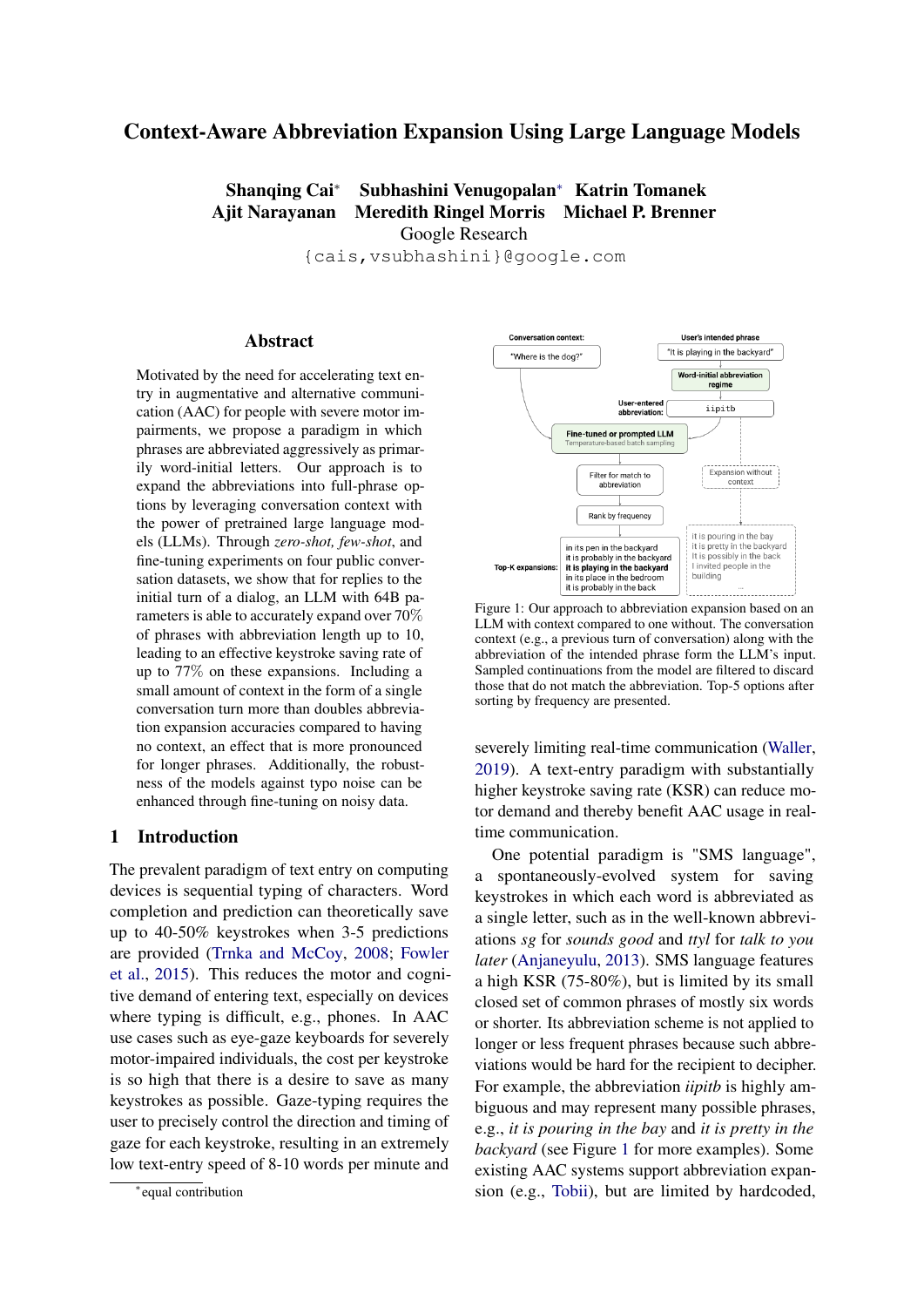closed phrase sets.

The current study is based on the insight that although decoding open-set phrases from abbreviations is hard *without context* due to ambiguity, providing conversational context significantly constrains the space of likely phrases as shown by the example in Fig[.1](#page-0-0) (*it is playing in the backyard*). Hence we propose a high-KSR abbreviation scheme that focuses on conversational scenarios. We apply this scheme to three existing dialog datasets and create datasets for abbreviation expansion (AE).

This allows us to study whether LLMs, trained on web text including conversational data, can enable AE and benefit from added context. We take a 64B parameter LLM and compare zero-shot, fewshot, and fine-tuning performance on the AE task. Additionally, we simulate typing noise to study tolerance of the approach to typos. The main contributions of our work are:

1. Demonstrating the potential of abbreviation expansion using LLMs aided by conversational context for highly-abbreviated text entry, while measuring the effects of different amounts of context and different dialog turns.

2. Describing a high-KSR abbreviation scheme, a method for simulating typing noise, and conversation datasets based on these.

3. Comparing *zero-shot*, *few-shot*, and model fine-tuning approaches for the AE task and their tolerance to typo noise.

### 2 Related Work

Abbreviation expansion for text entry. Previous research on aiding text entry through AE used abbreviation schemes such as using only content words [\(Demasco and McCoy,](#page-10-1) [1992\)](#page-10-1), discarding certain vowels and consonants [\(Shieber and Nelken,](#page-11-3) [2007\)](#page-11-3), and flexible letter saving schemes [\(Pini et al.,](#page-10-2) [2010;](#page-10-2) [Adhikary et al.,](#page-9-1) [2021;](#page-9-1) [Gorman et al.,](#page-10-3) [2021\)](#page-10-3). Spontaneous abbreviations schemes primarily omit vowels, repeating consonants, last characters, and spaces, and lead to modest KSR (e.g., 25-40% in [Willis et al.](#page-11-4) [2005,](#page-11-4) and 21% in [Adhikary et al.](#page-9-1) [2021.](#page-9-1)) The low KSR of such schemes can be attributed to the implicit need for a human reader to decode the phrases without significant cognitive burden. N-gram models and neural language models (LMs) have been applied to expanding abbreviations for these relatively low-KSR schemes. By using LSTM models and context, [Gorman et al.](#page-10-3) [\(2021\)](#page-10-3) achieve a word error rate of 1.5%. [Adhikary](#page-9-1) [et al.](#page-9-1) [\(2021\)](#page-9-1) report a 24.2% top-5 sentence error rate decoding abbreviations using an RNN to augment an n-gram LM. Our presented approach is a step towards using automation and context to expand abbreviations at a higher KSR that is close to that of SMS language.

Large language model prompting and finetuning. Our approach builds on prior work on LLMs including few-shot prompting, fine-tuning, and conversation models [\(Raffel et al.,](#page-10-4) [2019;](#page-10-4) [Brown et al.,](#page-9-2) [2020;](#page-9-2) [Adiwardana et al.,](#page-9-3) [2020;](#page-9-3) [Roller et al.,](#page-10-5) [2020\)](#page-10-5). We focus primarily on fewshot prompting [\(Brown et al.,](#page-9-2) [2020\)](#page-9-2) and finetuning [\(Ruder,](#page-10-6) [2021\)](#page-10-6). *Few-shot* prompting uses a text description of a task along with a small number of examples for the task in the input text in order to elicit desired task responses from an LLM. In the *zero-shot* scenario, no examples are provided. Prompting involves no updates to the model parameters. Model fine-tuning requires more data compared to prompting, but often leads to higher task accuracy than prompt engineering (e.g., [Austin](#page-9-4) [et al.](#page-9-4) [2021;](#page-9-4) [Lester et al.](#page-10-7) [2021\)](#page-10-7). For our AE task, data for fine-tuning can be synthesized from existing conversation datasets based on an abbreviation scheme (Sec. [3\)](#page-2-0). Thus, we explore both prompting and fine-tuning and compare their performance.

Assisting text entry with context. Textual contexts have been exploited to aid email writing [\(Kan](#page-10-8)[nan et al.,](#page-10-8) [2016;](#page-10-8) [Chen et al.,](#page-10-9) [2019\)](#page-10-9). For text entry in AAC, [Wisenburn and Higginbotham](#page-11-5) [\(2008\)](#page-11-5) demonstrated that providing noun phrases from a conversation partner's speech as selection options increases text-entry speed by 36.7%. [Adhikary et al.](#page-9-5) [\(2019\)](#page-9-5) concluded that with currently-attainable accuracy of ASR, partner speech can be valuable in improving language modeling for AAC text entry. [Shen et al.](#page-11-6) [\(2022\)](#page-11-6) used a fine-tuned GPT-2 model [\(Radford et al.,](#page-10-10) [2019\)](#page-10-10) to expand bags of keywords into full phrases in conversational contexts based on the ConvAI2 dataset [\(Dinan et al.,](#page-10-11) [2020\)](#page-10-11) and reported a KSR of 77% at a word error rate threshold of 0.65. Our current study differs from the previous studies in the following aspects. First, we provide an abbreviation scheme to allow greater user control over the exact phrase structure and wording. Second, we performed detailed quantitative analysis of the combined predictive power of state-of-the-art LLMs and context awareness.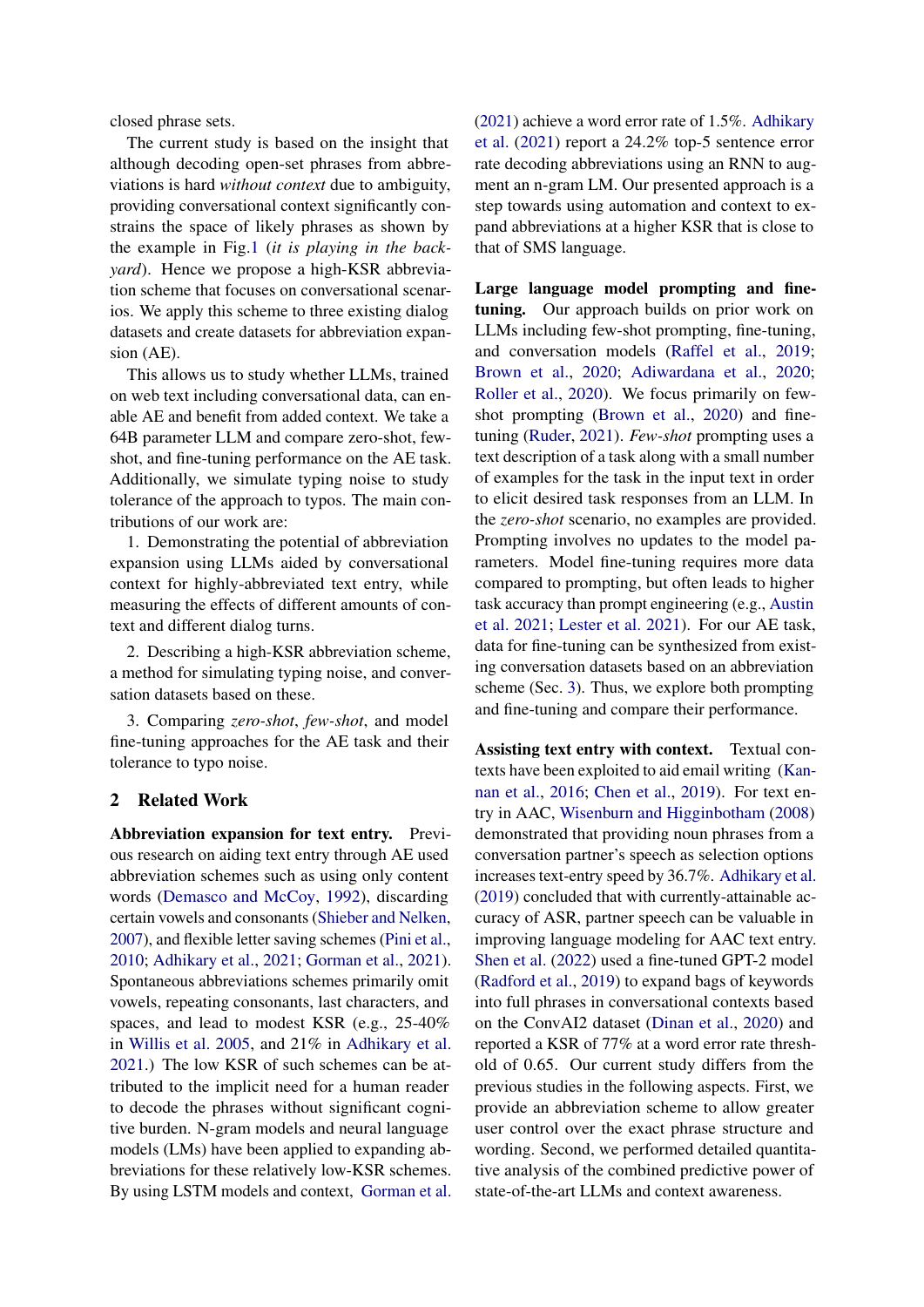### 3 Methodology

<span id="page-2-0"></span>Abbreviation Scheme. Our abbreviation scheme differs from previous studies in that we optimize for KSR and do not expect a human reader to be able to easily decode the abbreviations. Additionally, it offers the benefit that each given phrase is mapped to a fixed abbreviation. The detailed rules for abbreviating phrases are:

1. Each word is abbreviated as its initial letter, unless the word contains an apostrophe (i.e., contraction), in which case the word is split at the apostrophe and the initial letters from the splits are taken (e.g.,  $can't \rightarrow ct$ ). This prevents abbreviations that are otherwise identical but semantically opposite (e.g., *can* vs. *can't*).

2. All letters in the abbreviation are lowercase.

3. Arabic numerals in a sentence are preserved (e.g., *see you at 10 o'clock* –> *sya10oc*).

4. Sentence-final punctuation are removed. Midsentence punctuation and special characters (e.g., *#* and *\$*) are preserved to help constrain the structure of the sentence (e.g., *OK, but be quick.*  $\rightarrow$  *o,bbq*).

#### 3.1 Datasets for context-aware AE

We study modified versions of existing dialog datasets, which we converted for the context-aware AE task. We also describe how we simulate typos.

Datasets. Table [1](#page-3-0) summarizes the four datasets. We use their original train/dev/test splits in our experiments. The Turk Dialogues dataset [\(Vertanen,](#page-11-7) [2017\)](#page-11-7) consists of crowd-sourced dialogs, each of which is exactly six turns in length. The dataset has typos and grammatical errors. We manually correct these and refer to the corrected dataset as Turk Dialogues Corrected (TDC).<sup>[1](#page-2-1)</sup> We use three more datasets, DailyDialog [\(Li et al.,](#page-10-12) [2017\)](#page-10-12), a dataset of everyday conversations; the Cornell Movie Dialogues (CMD) [\(Danescu-Niculescu-Mizil and Lee,](#page-10-13) [2011\)](#page-10-13) based on movie scripts, and the Turk AAC dataset (TAC) [\(Vertanen and Kristensson,](#page-11-8) [2011\)](#page-11-8). For evaluation on out-of-domain dialogs, we use the TaskMaster-1 Self Dialogs (TMSD) dataset [\(Byrne et al.,](#page-9-6) [2019\)](#page-9-6), a corpus of dialogs written by crowdworkers for task-oriented scenarios such as ordering pizza. TMSD is used only for evaluation and not for training or validation of the models. For DailyDialog, we remove 228 dialogues from the

test split that are duplicate with conversations in the train split (see Appendix [A\)](#page-12-0), which leads to what we call the DailyDialog Corrected (DDC) dataset. No correction is applied to the other datasets. The TAC dataset contains only isolated phrases without any conversational-turn context. Hence we use it only for training. In all of our experiments, we combine data from the training splits of all four datasets when fine-tuning models. We perform evaluations on the TDC, DDC, CMD, and TMSD datasets. The TDC dataset is chosen as our primary benchmarks because of its strict six-turn dialog structure.

Modifications for the AE task. The abovementioned datasets are typically used to study dialog generation. For our scenario, we convert each turn of the conversation in these datasets into the following canonical format:

| Context:   | {Content of the contextual turn}        |
|------------|-----------------------------------------|
| Shorthand: | {Abbreviation of <i>next turn</i> }     |
| Full:      | {Expanded content of <i>next turn</i> } |
| Context:   | {Would you like to sit down?}           |
| Shorthand: | $\{n, \text{imfsu}\}\$                  |
| Full:      | $\{No, I'm fine standing up\}$          |

For the AE task, the context consists of one or more previous dialog turns. When context is absent (e.g., for the opening turn), the context part is omitted. For a multi-turn dialog, the  $n^{th}$  (1-based) example contains the first (n - 1) dialog turns as the context as well as the shorthand and the full form of the  $n^{th}$  turn. Thus, a 6-turn conversation yields six examples for the AE task. When multiple sentences are present in a single turn, we use only the first sentence for expansion; when a turn is used as context, all available sentences are used. Table [2](#page-3-1) shows examples generated from all six turns of a dialog from TDC. Each dialog in the TDC, DDC, and CMD datasets yields several examples covering different amount of context. We create only 0-context-turn examples for the TAC dataset since it contains only isolated phrases.

Text-entry noise in AE datasets. As with our AE scheme, the introduction of noise to the datasets is also motivated by the AAC text entry use case, and in particular eye-gaze typing, which is error prone [\(Feit et al.,](#page-10-14) [2017\)](#page-10-14). Here, misclicks occur frequently and must be taken into account when designing a gaze-driven text entry system. In order to simulate the noise, we model eye-gaze typing as uncorrelated 2D Gaussian distributions around the intended key [\(Azenkot and Zhai,](#page-9-7) [2012\)](#page-9-7). To

<span id="page-2-1"></span><sup>&</sup>lt;sup>1</sup>The corrected version is available in the file turk\_dialogues\_corrected.txt in Supplemental Data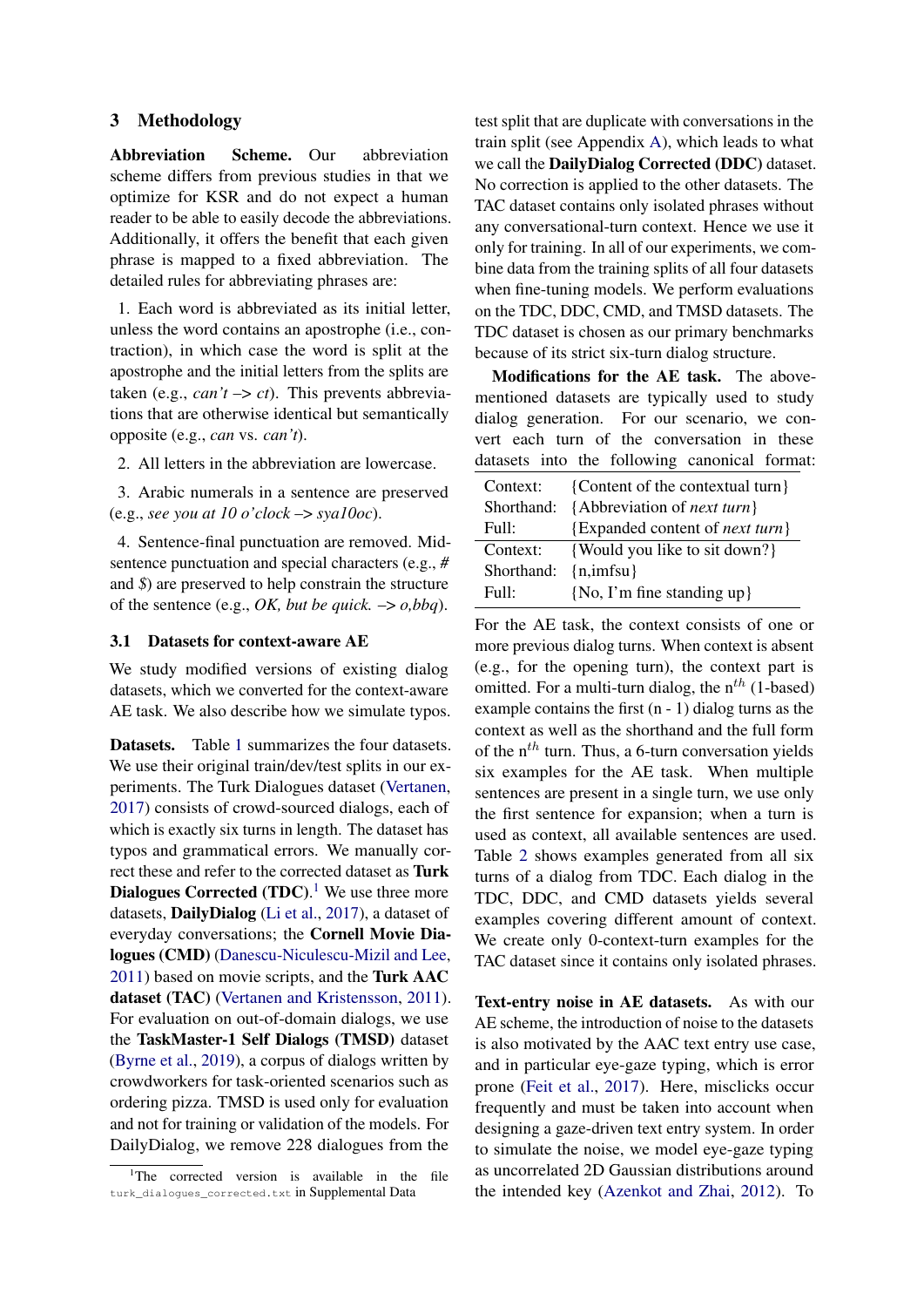<span id="page-3-0"></span>

|                                |        | train     |                  |        | dev       |                 |        | test      |                 |
|--------------------------------|--------|-----------|------------------|--------|-----------|-----------------|--------|-----------|-----------------|
| Dataset                        | #conv. | #examples | Avg. tokens      | #conv. | #examples | Avg. tokens     | #conv. | #examples | Avg. tokens     |
| Turk Dialogues Corrected (TDC) | 859    | 5.154     | $54.4 + 24.0$    | 280    | .680      | $54.5 \pm 24.3$ | 280    | .680      | $55.0 + 24.7$   |
| Turk AAC (TAC)                 | 5.019  | 5.019     | $20.5 \pm 4.3$   | 559    | 559       | $20.9 \pm 4.4$  | 565    | 565       | $20.1 \pm 4.0$  |
| DailyDialog Corrected (DDC)    | 11.188 | 87,170    | $101.1 \pm 77.0$ | 823    | 6.498     | $98.9 \pm 72.3$ | 772    | 5.852     | $96.7 \pm 69.2$ |
| Cornell Movie Dialog (CMD)     | 66,848 | 244,798   | $68.3 \pm 71.8$  | 8.645  | 31.272    | $65.5 \pm 67.4$ | 7.444  | 27.429    | $69.8 \pm 76.2$ |

Table 1: Summary of datasets with number of conversations (conv.), examples, and average tokens (mean  $\pm$  1 SD in number of SentencePiece tokens) used in our experiments for the context-aware AE task.

<span id="page-3-1"></span>

| <b>Original dialog</b>                                                                                                                                                  | AE example                                                                                                                                                                                                                                                                                                                                                     | AE example (noise $\sigma$ =0.3)                                                                                                                                                                                                                                                                                                                     |
|-------------------------------------------------------------------------------------------------------------------------------------------------------------------------|----------------------------------------------------------------------------------------------------------------------------------------------------------------------------------------------------------------------------------------------------------------------------------------------------------------------------------------------------------------|------------------------------------------------------------------------------------------------------------------------------------------------------------------------------------------------------------------------------------------------------------------------------------------------------------------------------------------------------|
| Would you like to sit down?                                                                                                                                             | <b>0-turn context:</b> Shorthand: {wyltsd}.<br>Full: {Would you like to sit down?}<br><b>1-turn context:</b> Context:<br>{Would                                                                                                                                                                                                                                | <b>0-turn context:</b> Shorthand: {wy!tsd}.<br>Full: {Would you like to sit down?}<br>1-turn context: Context: {Would}                                                                                                                                                                                                                               |
| No, I'm fine standing up                                                                                                                                                | you like to sit down?}. Shorthand:                                                                                                                                                                                                                                                                                                                             | you like to sit down?}. Shorthand:                                                                                                                                                                                                                                                                                                                   |
| Are you sure you don't<br>want to sit down?                                                                                                                             | $\{n, \text{imfsu}\}\$ . Full: $\{No, I'm \text{ fine stand-}$<br>ing up                                                                                                                                                                                                                                                                                       | $\{n, \text{infsu}\}\$ . Full: {No, I'm fine stand-<br>ing up                                                                                                                                                                                                                                                                                        |
| Been sitting all day. Work was<br>just one meeting after another.<br>Oh, I'm sorry. I don't enjoy<br>work days like that.<br>It feels good to stretch<br>my legs a bit. | <b>5-turn context:</b> Context: {Would you<br>like to sit down? {No, I'm fine stand-<br>ing up { Are you sure you don't want to<br>sit down? {Been sitting all day. Work<br>was just one meeting after another.<br>{Oh, I'm sorry. I don't enjoy work<br>days like that.}. Shorthand: {ifgtsm-<br>lab}. Full: {It feels good to stretch my<br>legs a bit. $\}$ | <b>5-turn context:</b> Context: {Would you<br>like to sit down? {No, I'm fine stand-<br>ing up { Are you sure you don't want to<br>sit down? {Been sitting all day. Work<br>was just one meeting after another.<br>{Oh, I'm sorry. I don't enjoy work days<br>like that Shorthand: {ifgtsmoab}.<br>Full: {It feels good to stretch my legs a<br>bit. |

Table 2: An example dialog and the generated AE examples without and with typo noise. The six-turn dialog is an excerpt from the train split of the TDC dataset. In the 3rd column, the typos in abbreviation are marked in red.

|            | $w =$ |   |   |   |   |              |   |   |         |   |
|------------|-------|---|---|---|---|--------------|---|---|---------|---|
| $h=1$<br>J |       | W | e | r |   | $\mathsf{v}$ | u |   | $\circ$ | D |
|            | a     | s | d |   | g | h            |   | κ |         |   |
|            | z     | x | C | v | b | n            | m | , | ٠       |   |

Figure 2: Keyboard layout for simulating noise in AE keypresses. The circles on the *f* key show  $1\sigma$  around the mean for  $\sigma \in \{0.3, 0.5\}$  in the 2D Gaussian distributions used to model typing noise.

simulate noise in the abbreviation input, we use a simplified rectangular-grid qwerty keyboard layout with 30 keys arranged in three rows and 10 columns. The keys are  $1 \times 1$  squares with no gaps in between. The keystrokes for an intended key are drawn from 2D Gaussian distribution centered on the center of the intended key and standard deviations denoted  $\sigma$  equal in the two spatial dimensions. To model different levels of noise, we use three values of  $\sigma$ : 0.0 (i.e., no-typo baseline), 0.3, and 0.5, which corresponds to 0%, 13%, and 44% character error rates, respectively. Examples with simulated typos are shown in Table [2.](#page-3-1)

### <span id="page-3-2"></span>3.2 Large Language Model

One of our goals is to test whether *zero-shot* and *few-shot* prompting of LLMs are effective at the AE task without the need for supervised fine-tuning. Prompting is the method of eliciting desired taskspecific responses from an LLM by including a

natural-language description of the task and/or input-output examples of the task in the input string for an LLM, without altering the model's weights [\(Brown et al.,](#page-9-2) [2020\)](#page-9-2). Zero- and few-shot prompting differ in whether any examples are included in the prompt to the LLM. For this, we use a decoderonly Transformer language model [\(Vaswani et al.,](#page-11-9) [2017\)](#page-11-9) from the LaMDA [\(Thoppilan et al.,](#page-11-10) [2022\)](#page-11-10) family of models. Our experiments are based on the 64B parameter model, unless otherwise specified. This model has 32 Transformer layers, with  $d_{model} = 8192, d_{ff} = 65536, h = 128,$  $dk = dv = 128$ . The model was pre-trained on 2.97B public web documents, Wikipedia, and dialogs. The training data was tokenized with the SentencePiece vocabulary [\(Kudo and Richardson,](#page-10-15) [2018\)](#page-10-15) of size 32K. We call this the BaseLLM.

We also developed fine-tuned versions of this model for the AE task. The fine-tuning uses examples in the format as shown in Table [2.](#page-3-1) Since the BaseLLM is a decoder only model, and we use both the context and abbreviation as triggers to the model during inference, we modify the loss to only be calculated on the tokens of the AE target, i.e. the full form to be predicted in the pair of curly brackets after "Full:". For both training and inference, we split the characters in the abbreviation with spaces to force SentencePiece to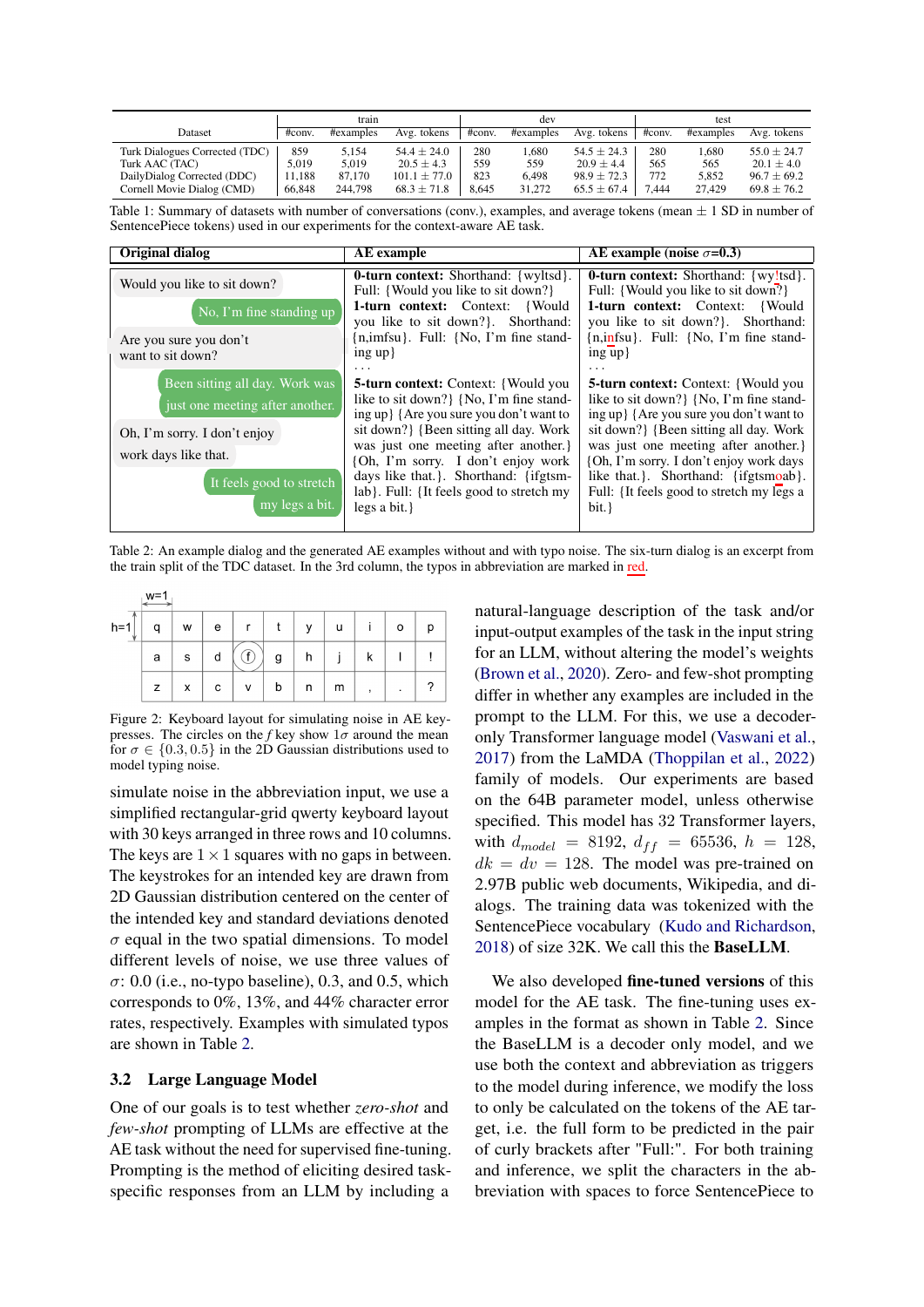use per-character IDs. We tune  $2$  two models, FT-LLM on the combined AE datasets without typos, and FTnoise-LLM on the version with simulated typos. Both use early stopping on a dev set consisting of combined examples from the dev splits of TAC and TDC (Table [1\)](#page-3-0).

### <span id="page-4-3"></span>4 Experiments

Models. We use and compare the following models in our different experiment settings.

Look-Up Table (LUT). As a straight-forward, non-ML baseline, we compile a dictionary of 375,298 sentence-level abbreviations from the train splits of the datasets in Table [1.](#page-3-0) Each abbreviation maps to one or more phrases with their frequencies, leading to 447,249 unique abbreviation-sentence pairs. During evaluation, we map the query abbreviation to the top-5 expansion phrases (by frequency) by using the dictionary and breaking ties randomly.

BaseLLM (from Sec. [3.2\)](#page-3-2). We study the BaseLLM in the *zero-shot* and *few-shot* (specif-ically 4-shot) settings<sup>[3](#page-4-1)</sup>. The four examples are selected from the train split of the TDC dataset (see Appendix [B\)](#page-12-1). We quantify the variability of the model on a sets of 856 4-example sequences from the train split of the TDC dataset. The best performing one on the dev set is denoted BaseLLM<sup>\*</sup>.

FTnoise-LLM tuned on simulated typos with noise level  $\sigma = 0.3$  (see Appendix [C\)](#page-12-2), and **FT**-LLM tuned on AE data without noise as described in Sec. [3.2](#page-3-2) are additional models we compare to.

T5 encoder-decoder. For comparison with smaller models, we use the T5 encoder-decoder small (60M), large (770M), and 3B parameter models fine-tuned on AE data without noise, identical to FT-LLM.

We evaluate the fine-tuned models in the setting without any explicit natural language instructions (denoted "no instr.") unless mentioned otherwise. For all models, we perform random sampling with *temperature=1.0* over the *top\_k=40* candidates with the highest logits at each step. We decode *128 samples* for each abbreviation unless otherwise specified. For each model and evaluation setting we report the standard deviations (SDs) of metrics over 3 repeated runs.

<span id="page-4-2"></span>

| Abby.<br>length                                  | TDC (dev)                                                               | TDC (test)                                                               | DDC (test)                                                            | CMD (test)                                                                     | TMSD (test)                                                               |
|--------------------------------------------------|-------------------------------------------------------------------------|--------------------------------------------------------------------------|-----------------------------------------------------------------------|--------------------------------------------------------------------------------|---------------------------------------------------------------------------|
| $1 - 2$<br>$3-4$<br>$5-6$<br>$7 - 8$<br>$9 - 10$ | $85(5.1\%)$<br>324 (19.3%)<br>454 (27.0%)<br>339 (20.2%)<br>221 (13.2%) | $105(6.2\%)$<br>293 (17.4%)<br>439 (26.1%)<br>376 (22.4%)<br>218 (13.0%) | 166 (21.5%)<br>168 (21.8%)<br>152 (19.7%)<br>118 (15.3%)<br>64 (8.3%) | $2,003(26.9\%)$<br>1,753 (23.6%)<br>1.396 (18.8%)<br>851 (11.4%)<br>528 (7.1%) | $176(22.9\%)$<br>109 (14.2%)<br>113 (14.7%)<br>129 (16.8%)<br>111 (14.4%) |
| $1 - 10$                                         | 1.423 (84.7%)                                                           | 1.431 (85.2 %)                                                           | 668 (86.5%)                                                           | 6.531(87.8%)                                                                   | 638 (82.9%)                                                               |

Table 3: Datasets used for evaluation sliced by abbreviation lengths. Number of dialog turns in each range and their percentage (in parentheses) as compared to the total are noted.

Studies. For the BaseLLM, we study the variance in performance based on the prompt selection. For all the models, we sample multiple responses for each query, hence we study the effect of number of responses sampled on AE accuracy and latency. We also compare the performance of the models with varying amounts of conversation context and with no context. To study the effect of typos, we compare the performance of the models on the noise induced AE dataset. To measure the impact of model size on accuracy and latency, we also finetune and evaluate performance of the decoder-only LaMDA models with fewer than 64B parameters, specifically 4B, 8B, and 27B parameters. All these models were trained on the same data, so that the model size consitutes the only difference.

Evaluation. We only evaluate on conversation queries with abbreviation length  $\leq 10$  characters. This encompasses the majority (85%) of the dialog turns from the original dataset (Table [3\)](#page-4-2). Where applicable, we prepend the following natural-language instruction to the model input for the AE task: *"Given previous turn(s) of conversation and acronym of reply, write the full phrase."*

Before calculating performance metrics, we filter the model's responses: we remove sentencefinal punctuation, standardize whitespace to one space, lower-case, de-duplicate, and filter for precise match of the abbreviation. The responses that pass the filtering are sorted by descending count. For evaluation with noise, we do filtering to allow matches to nearby characters on the keyboard.

Metrics. Accuracy measures whether any response expansion exactly matches the ground truth (with standardized letter-casing and whitespace, and discarded final punctuation). Additionally, we measure BLEU score [\(Papineni et al.,](#page-10-16) [2002\)](#page-10-16) using the SacreBLEU library [\(Post,](#page-10-17) [2018\)](#page-10-17) as a more fine-grained metric for the similarity between AE options and the ground truth. For both metrics, we report performance in the top-5 responses after they are sorted based on frequency.

Key Stroke Savings (KSR) measures the num-

<span id="page-4-0"></span><sup>&</sup>lt;sup>2</sup>Appendix [D](#page-12-3) and [F](#page-12-4) provide details on fine-tuning and discuss the effect of character splitting.

<span id="page-4-1"></span><sup>&</sup>lt;sup>3</sup>The prompts are prefixed with the natural language instruction "Given acronym, write the full phrase." when there's no context or "Given previous turn(s) of conversation and acronym of reply, write the full phrase." when there is context.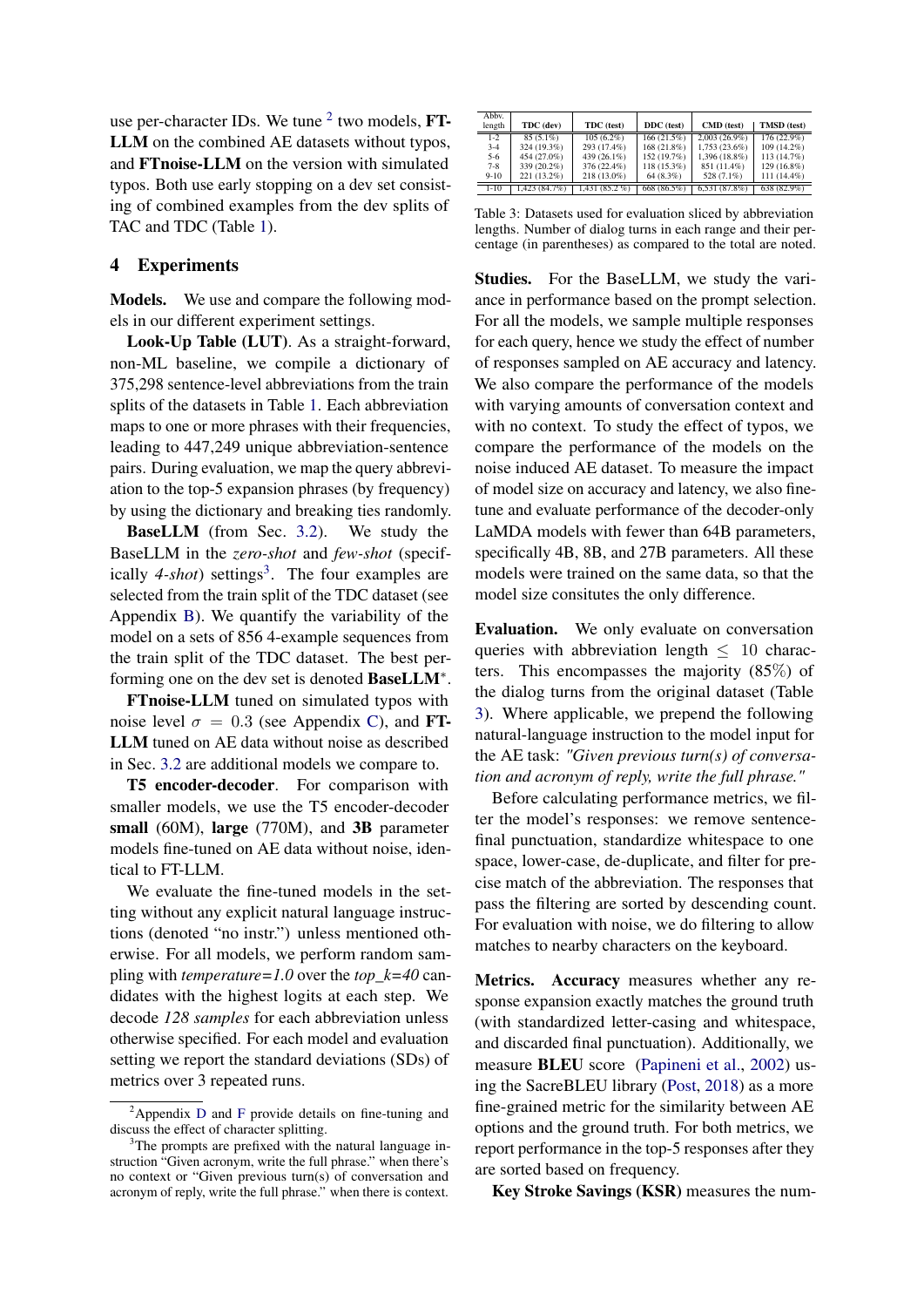<span id="page-5-1"></span>

|                                        |                | TDC-test       | TDC-test+noise $(\sigma=0.3)$ |                | DDC-test       |                               | CMD-test       |                | <b>TMSD-test</b> |                |
|----------------------------------------|----------------|----------------|-------------------------------|----------------|----------------|-------------------------------|----------------|----------------|------------------|----------------|
| Model                                  | Acc.@5         | BLEU@5         | Acc.@5                        | BLEU@5         | Acc. $@5$      | BLEU@5                        | Acc. $@5$      | BLEU@5         | Acc. $@5$        | BLEU@5         |
| Look-Up Table (LUT)                    | $14.3 + 0.2$   | $23.6 + 0.1$   | $10.5 + 0.0$                  | $15.8 \pm 0.7$ | $48.1 \pm 0.2$ | $55.4 \pm 0.3$                | $30.9 + 0.1$   | $39.2 \pm 0.1$ | $29.3 + 0.1$     | $34.7 + 0.1$   |
| $T5$ -small $(60M)$                    | $42.7 + 0.5$   | $59.9 \pm 0.1$ | $21.2 + 0.1$                  | $36.1 \pm 0.3$ | $69.1 \pm 0.5$ | $78.1 \pm 0.6$                | $38.7 \pm 0.0$ | $50.4 \pm 0.1$ | $50.7 + 0.3$     | $64.8 + 0.5$   |
| T5-large $(770M)$                      | $55.2 + 0.6$   | $68.6 + 0.4$   | $27.3 + 0.6$                  | $40.9 \pm 0.3$ | $74.2 + 0.1$   | $81.7 + 0.1$                  | $41.2 + 0.0$   | $52.6 + 0.1$   | $57.1 + 0.1$     | $70.1 + 0.2$   |
| $T5-3B(3B)$                            | $59.4 + 0.4$   | $72.8 + 0.1$   | $26.9 \pm 0.8$                | $41.9 \pm 0.7$ |                | 77.6 $\pm$ 0.5 83.9 $\pm$ 0.5 | $43.5 \pm 0.1$ | $54.8 \pm 0.2$ | $59.5 + 0.2$     | $72.5 + 0.3$   |
| BaseLLM <sup>*</sup> 64B (best, 4shot) | $43.7 + 1.2$   | $54.9 + 0.5$   | $38.1 + 0.1$                  | $42.0 \pm 0.5$ | $38.4 \pm 0.4$ | $43.3 \pm 0.6$                | $22.5 + 0.2$   | $25.9 + 0.1$   | $32.0 + 0.7$     | $36.2 + 0.3$   |
| FT-LLM 64B (no instr.)                 | $74.4 + 1.0$   | $81.8 \pm 0.8$ | $44.5 \pm 0.7$                | $55.0 \pm 0.3$ | $75.1 \pm 0.6$ | $82.1 \pm 0.6$                | $48.1 + 0.1$   | $57.9 \pm 0.2$ | $62.0 + 0.3$     | $73.9 + 0.2$   |
| FTnoise-LLM 64B (no instr.)            | $72.3 \pm 0.9$ | $81.1 \pm 0.5$ | $60.9 \pm 0.3$                | $71.4 \pm 0.5$ | $74.8 \pm 0.4$ | $82.1 \pm 0.3$                | $47.5 \pm 0.1$ | $57.3 \pm 0.1$ | $63.3 + 0.1$     | $74.4 \pm 0.2$ |

Table 4: Comparing models (from Sec. [4\)](#page-4-3) on the AE task on turn-2 given turn-1 as context. We report accuracy and BLEU score at top-5, as percentages, std. dev. computed on 3 runs. Higher is better, values in bold are highest in each column.

ber of saved keystrokes compared to the full length of the phrase. Note, however, that AE succeeds only for a subset of the cases, while for others the top-5 options do not contain the intended phrase. Hence we compute two types of KSR:

 $KSR_{all}$ , computed on all phrases, is defined as

$$
KSR_{all} = \begin{cases} \left(1 - \frac{L_{abbrev}}{L_{full}}\right) \times 100, & \text{if in top-5.}\\ \left(1 - \frac{L_{abbrev} + L_{full}}{L_{full}}\right) \times 100, & \text{otherwise.} \end{cases}
$$
 (1)

where  $L_{abbrev}$  and  $L_{full}$  are the character lengths of the abbreviation and full phrase, respectively. In other words, if a phrase has a matching option in the top-5, we calculate the KSR as the percentage of keypresses saved by using the abbreviation. If the ground truth is not in top-5, we add a penalty term  $(L_{full})$  to account for the need to enter the phrase by starting anew character-by-character, leading to a *negative* KSR.  $KSR_{all}$  is calculated by averaging over all phrases in an experiment.  $\text{KSR}_{success}$ , is calculated by averaging over only the subset of phrases with exact matches and uses the first case in Equation [1.](#page-5-0)

### 5 Results

We present the main results comparing the models on all datasets in Table [4](#page-5-1) and then highlight results from specific experiments.

The accuracy of LLMs at expanding wordinitial abbreviations is enhanced by fine-tuning. Table [4](#page-5-1) compares the performance of all the mod-els on the abbreviation expansion (AE) task<sup>[4](#page-5-2)</sup>. The data shown in the table are for AE on the  $2^{nd}$  turn of a dialog that utilizes the  $1^{st}$  turn as the context, which focuses on our main hypothesis regarding the effect of context on AE.

It's noteworthy that the BaseLLM<sup>∗</sup> , which has seen just four examples in its prompt (unlike the other models), shows performance that exceeds the look-up table (LUT) baseline in many cases, <span id="page-5-0"></span>demonstrating the versatility of LLMs. The higher scores of the LUT on DailyDialogs (DDC) and Cornell Movie Dialogues (CMD) datasets are indicative of the high percentage of similar phrases in the train and test sets of the datasets. Unsurprisingly, the fine-tuned models (FT-LLM , FTnoise-LLM, and T5 models) far outperform even the best *4-shot* BaseLLM<sup>∗</sup> , achieving 74-77% top-5 exact-match accuracy on the TDC and DDC datasets in the absence of typo noises. The accuracies are lower on the CMD dataset (comprised of movie scripts.) The out-of-domain evaluation on the TaskMaster Self Dialogs (TMSD) dataset also showed accuracies lower than the TDC and DDC datasets, but higher than the results from the CMD dataset.

Fine-tuning and tolerance to noise. For conditions that involve simulated typo noise in the abbreviation input, FTnoise-LLM shows superior performance compared to other models (see the column "TDC-test + noise" in Table [4.](#page-5-1)) Interestingly, the performance of the BaseLLM<sup>∗</sup> doesn't drop as much as any of the fine-tuned models - T5 or FT-LLM - in this setting. However, while FT-LLM still outperforms BaseLLM on the noisy abbreviations, the smaller T5 models fail to do so.

Context is critical for AE accuracy Figure [3](#page-6-0) show how the AE accuracy of FT-LLM varies when different amounts of context from previous turns of the conversation are provided. Compared to having no context (dash-dotted curve), including just one previous turn of context (dashed curve) approximately doubles accuracy. Using the full context (all dialog turns from the  $1^{st}$  to the  $(n 1$ <sup>th</sup>, solid curve) leads to further improvements indicating that prior turns carry useful information for the AE task.

Compared to the  $1^{st}$  turn, AE under no context on subsequent turns  $(2^{nd} - 6^{th})$  shows significantly worse accuracy. This is due to the fact that the first turn consists of conversation starters that are easier to predict without context. Overall, irrespective of context, the accuracy of AE decreases as

<span id="page-5-2"></span><sup>&</sup>lt;sup>4</sup>Appendix Tab. [8](#page-14-0) reports performance on dev split of the TDC (TDC-dev) which was used for hyperparameter tuning.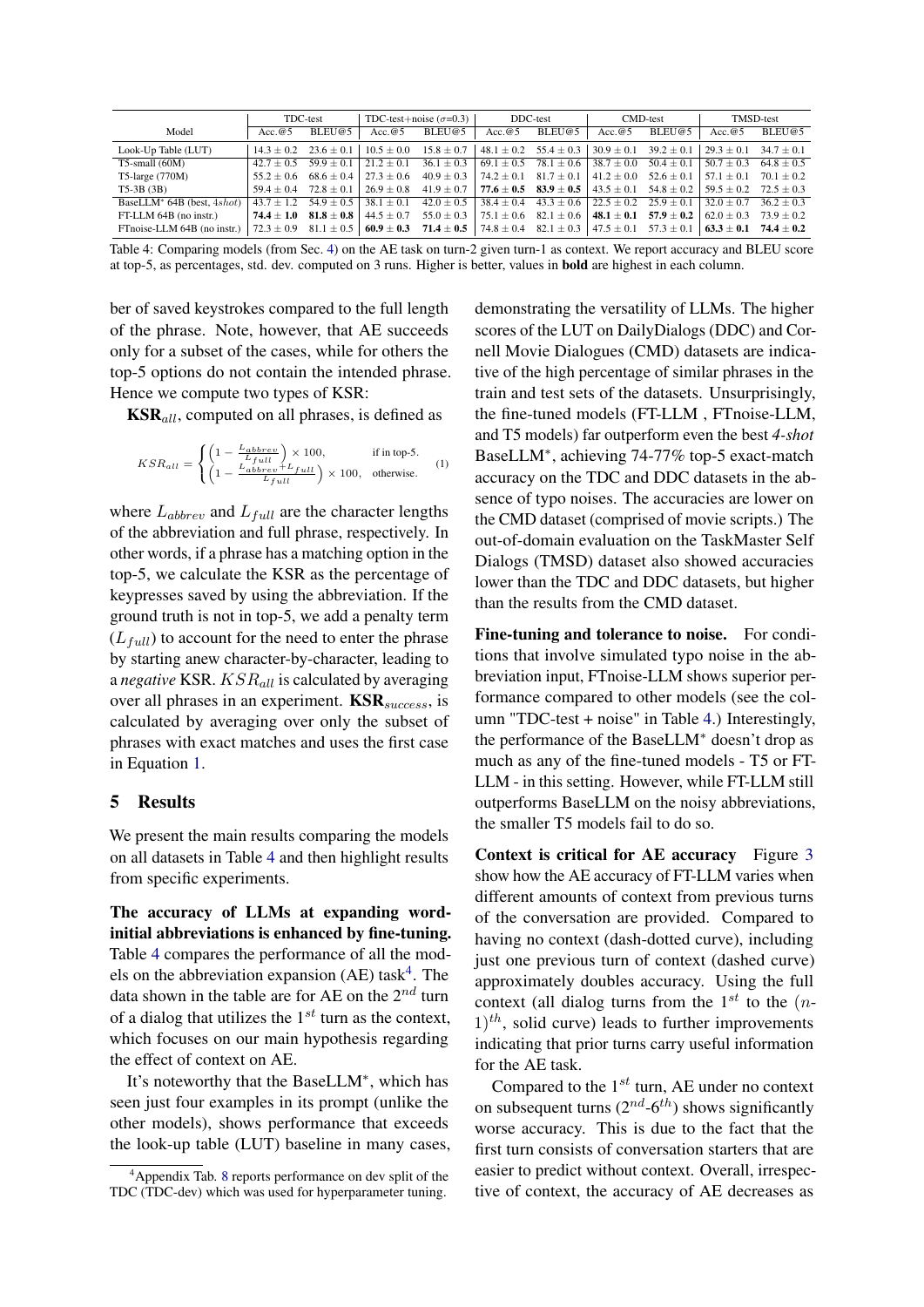<span id="page-6-0"></span>

Figure 3: AE accuracy of FT-LLM, evaluated (inference only) with different amounts of input context (different curves) on different dialog turns (x-axis) on the TDC dev set. With all turns as context (solid blue curve) or just the previous turn as context (dashed orange curve), the model considerably outperforms the setting where no context is provided (dotdash green) with the abbreviation query.

<span id="page-6-1"></span>

Figure 4: AE accuracy as a function of abbreviation length (AL). The results shown are from FT-LLM evaluated with no prompt. Different colors of bars show AE on the 1st and 2nd turns of the dialog in the TDC dev split, with 0 and 1 previous turn as the context. The 1-2 bin contains no 1st-turn examples.

the number conversation turns increases, indicating increasing difficulty in predicting the full phrases from the abbreviation as the dialogs progress. However, including full context during inference still achieves accurate expansions for 60%-70% of the cases on the later turns.

Effect of context is more pronounced on longer abbreviations. When performance is sliced by the abbreviation length (Figure [4\)](#page-6-1), accuracy without context decreases sharply and nearly monotonically with increasing abbreviation length, regardless of whether it's the opening turn or the 2nd turn. With context however, the accuracy remains higher and decreases more slowly with abbreviation length, extending the approximately 80% or higher accuracy into longer phrase lengths.

The variability and usefulness of few-shot prompts decreases after model tuning. Here we focus on how much the LLM benefits from

<span id="page-6-2"></span>

| BaseLLM | $FT-LM$                                         |
|---------|-------------------------------------------------|
|         | 4-shot prompt $31.71 \pm 4.83$ $74.43 \pm 1.79$ |
|         |                                                 |
|         | $14.00 \pm 1.01$ 76.65 $\pm$ 1.06               |
|         | 0-shot prompt $37.10 \pm 1.38$ $77.10 \pm 0.38$ |

Table 5: Mean and standard deviation of Accuracy@top-5 for the BaseLLM and FT-LLM over 856 different 4-shot prompts from the TDC train set, 3 repeated runs under 0-shot prompts (instruction only) and No instr. (i.e., neither instructions nor examples), based on AE on turn-2 given turn-1 as context.

<span id="page-6-3"></span>

Figure 5: Increasing number of samples from the LLMs improves top-5 exact-match accuracy. FT-LLMs, even with fewest samples and smallest model size, outperform the BaseLLM<sup>∗</sup> .

prompting before and after fine-tuning. The first row of Table [5](#page-6-2) compares AE accuracies from different 4-shot prompts on the TDC dataset for BaseLLM and FT-LLM. We use the 856 example abbreviation-expansion pairs from the train split of the TDC dataset, using four conversation examples for the prompt at a time. The BaseLLM shows a large variance in performance depending on the selected examples in the prompt by as much as  $SD = 4.83$ . The best 4-shot prompt for BaseLLM outperforms the 0-shot prompt, despite the fact that the average 4-shot prompt accuracy is lower. Therefore for BaseLLM we report the results from the best 4-shot prompt (BaseLLM<sup>∗</sup> ). By contrast, the fine-tuned model (FT-LLM) shows significantly lower prompt-related variance  $(SD = 1.79)$  in addition to a 2.3-fold increase in the mean accuracy. Moreover, FT-LLM is able to perform the AE task with only a natural-language prompt without examples (0-shot prompt) and even without any instruction ("No instr.") at average accuracies that are more than 1 SD above that of 4-shot prompting. The "No instr." setting is attractive due to its simplicity (no need to search for or hand-engineer a prompt) and reduced latency (due to shorter input prefix lengths). Given these results, we use the "No instr." as the default setting and for all other experiments on FT-LLM and FTnoise-LLM.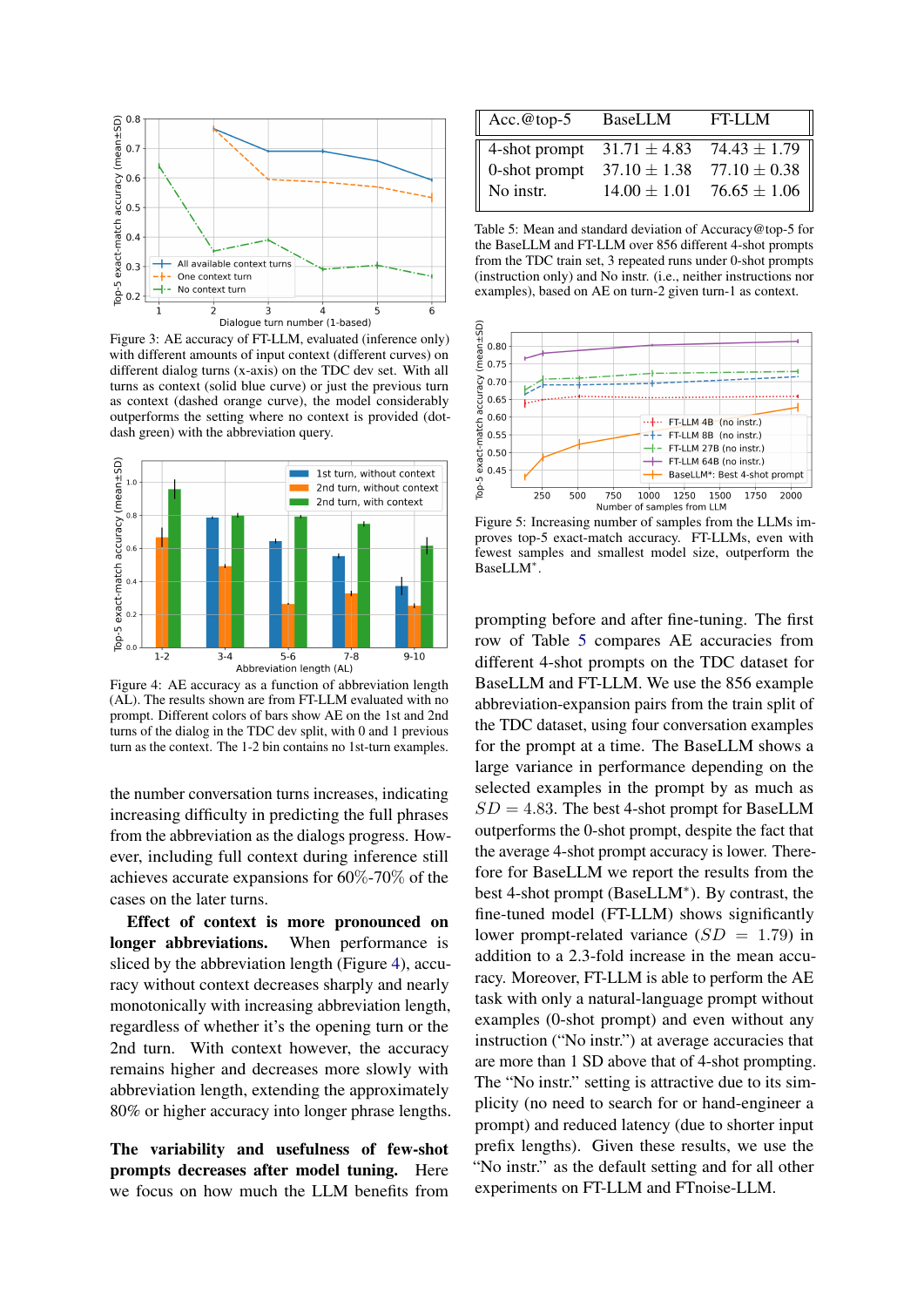<span id="page-7-1"></span>

| Dataset-split | AE task                                                                     | $KSR_{all}$                                         | $KSR_{success}$                                 |
|---------------|-----------------------------------------------------------------------------|-----------------------------------------------------|-------------------------------------------------|
| TDC-test      | 1st turn (no context)                                                       | $37.1 + 0.19$                                       | $76.8 + 0.04$                                   |
| DDC-test      | 2st turn (with context)<br>1st turn (no context)<br>2st turn (with context) | $49.0 \pm 0.99$<br>$20.0 + 1.15$<br>$49.0 \pm 0.60$ | $73.5 + 0.03$<br>$74.6 + 0.04$<br>$72.9 + 0.04$ |

Table 6: KSR computed on all phrases and only phrases with matching AE options. The data in this table is computed on the results from FT-LLM.

Increasing number of decoded samples improves accuracy at the cost of latency. Latency is important for interactive text-entry applications. During sampled decoding, the LLMs generate 128 continuations of length 16 tokens for a batch of prefix length 256 with a median latency of 0.568 s (interquartile range: 0.16 s).

This latency is close to typical dwell time of eye-gaze keyboards [\(Majaranta and Räihä,](#page-10-18) [2007\)](#page-10-18) and hence could be acceptable for the eye-gaze typing use cases. Figure [5](#page-6-3) shows the effect of increasing the number of continuations sampled from the LLMs. As expected, increasing sample count from 128 to 2048 improves top-5 accuracy for both BaseLLM\* (with 4-shot prompts) and FT-LLM (no instr.). Improved accuracy comes at the cost of increased latency.[5](#page-7-0) BaseLLM benefits significantly more from increasing sample count than FT-LLM.

Comparison of model sizes Figure [5](#page-6-3) also compares fine-tuned models of different sizes (4B, 8B, 27B, and 64B). With model fine-tuning, the accuracy increases monotonically with increasing number of parameters. Interestingly, even with the fewest samples (128), fine-tuned models of all sizes outperform the larger (64B) model under *few-shot* learning. Amongst the encoder-decoder T5 models (Table [4\)](#page-5-1) larger models significantly outperform smaller ones. As observed for the decoder-only models, the smaller fine-tuned T5 models outperform the few-shot BaseLLM in almost all cases except when the input consists of typos.

Keystroke saving rates. KSR can be considered as a proxy measure of usability of the approach for AAC use-cases.  $KSR_{success}$  values are in the range of 73-77% for the 1st and 2nd turns of dialogs in the TDC and DDC datasets (Table [6\)](#page-7-1), indicating that our proposed AE scheme does indeed lead to high KSRs. Values of  $KSR_{all}$  are lower, reflecting the penalties for when a perfect match is not achieved. However, with context,  $KSR_{all}$ 

<span id="page-7-2"></span>

Figure 6: AE accuracy with and without typo noise in the input abbreviation. We compare the accuracies of the models fine-tuned without and with noise. Each curve shows the average top-5 accuracy in the 2nd turns of the dialogs in the test split of the TDC dataset.

approaches 50% and is higher compared to no context (20%-37%). Note that  $KSR_{all}$  is extremely conservative as it does not consider (a) the possibility of using the information already contained in the abbreviation to "recover from AE failure" (e.g., by letting the user specify a word and invoke the LLM again) or (b) the fact that word completion and prediction may still be utilized even if the user falls back to sequential text entry.

Fine-tuning with noise improves typo tolerance. Figure [6](#page-7-2) compares the AE accuracies of LLMs fine-tuned with and without noise (FTnoise-LLM and FT-LLM). While both models show decreasing AE accuracies with increasing amounts of typos, FTnoise-LLM is much more robust showing lesser drop in performance. Further, on noise-free inputs  $(\sigma=0)$ , FTnoise-LLM shows only slight accuracy deterioration compared to FT-LLM. We also find that typo tolerance, for both FT-LLM and FTnoise-LLM, is more pronounced with context than without.

Cross-domain generalization. We use the TMSD dataset to compare and evaluate the performance of models on conversation domains not seen in training. In Table [4](#page-5-1) we can observe that few-shot prompting does fall behind the simple Look-Up Table baseline on DDC and CMD datasets. However, when we evaluate the models on cross-domain TMSD dataset of dialogs we can observe that the fine-tuned and few-shot models do generalize better to unseen domains and perform better than the baseline look-up.

#### 6 Discussion

Qualitative analysis of AE failures. As indicated by the relatively high BLEU scores in Table [4](#page-5-1)

<span id="page-7-0"></span> $5$ Note, that it is possible to cut down latency by parallelizing sampling, however this might increase hardware requirements at inference time.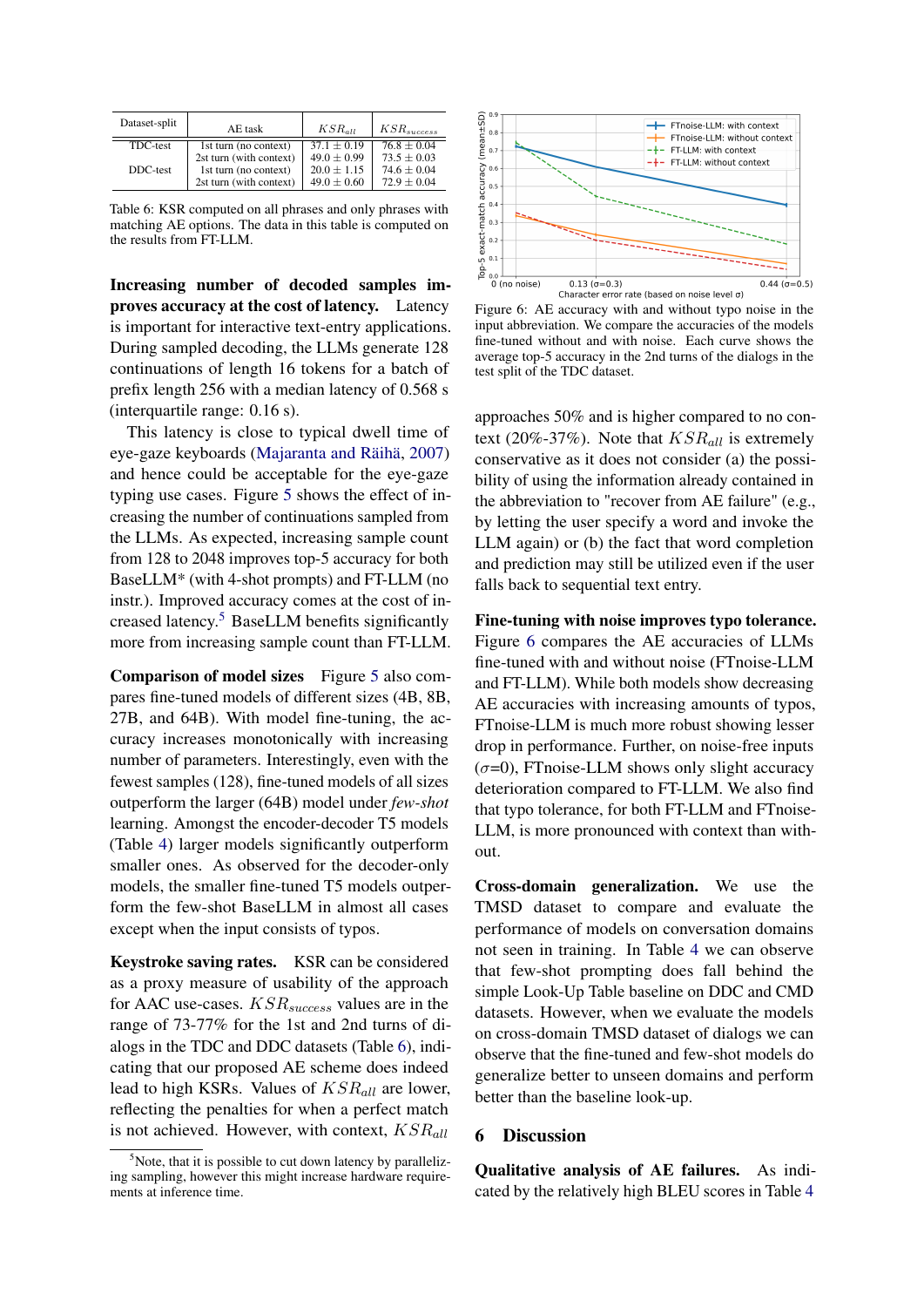$(> 80\%)$ , there are many expansions in the top-5 options that are "near misses". Appendix Table [7](#page-13-0) shows a few examples of such near misses, in which the options differ from the the ground-truth phrase by only a semantically-similar word (e.g., "yes" vs. "yeah", "head out" vs. "head over".) Future studies need to investigate the frequency and UX acceptability of such near-miss AE options. But their existence implies that exact-match accuracy reported above slightly underestimates the practical effectiveness of the models. Another category of AE failures involve phrases that contain certain proper nouns. The last four examples in Table [7](#page-13-0) show such cases in which the model correctly expands all the words but a proper noun. When such errors occur, the model tends to predict more common proper nouns, which is likely a reflection of the higher frequency of the predicted nouns in the model's pre-training and fine-tuning datasets.

### The benefit of AE relative to sequential text en-

try. Word completion and prediction incur scanning cost: users scan the options in order to determine whether any of them match their intention, which has a detrimental effect on speed that needs to be overcome by the high quality of the options [\(Trnka et al.,](#page-11-11) [2009\)](#page-11-11). Although the speed of AEbased text entry remains to be quantified in future studies, we point out that: (1) AE removes overhead of scanning for options in between keystrokes, (2) there are fewer characters to examine or correct when typing, both of which may offer speed-ups in addition to the higher KSR afforded by AE.

Although the current study is motivated by and focuses on the AAC use case, our paradigm of abbreviated text entry may be applicable to text input on touch screens as well. The AE approach of the current study can be regarded as a variation of contextual prediction of user text [\(Kannan et al.,](#page-10-8) [2016;](#page-10-8) [Chen et al.,](#page-10-9) [2019\)](#page-10-9) that affords greater flexibility in message content at the trade-off of requiring specification of the message with a small number of keystrokes.

Future directions. We found fine-tuning to be significantly better than prompting in terms of (a) accuracy (for both scenarios with and without typonoise) and also (b) exhibit lower latency as we achieve better results with fewer samples. Future work should investigate the differences in latencies between the encoder-decoder architecture and decoder-only models. For training efficiency, instead of fine-tuning, it will also be worth investigating strategies such as prompt tuning [\(Lester et al.,](#page-10-7) [2021\)](#page-10-7) that continue to keep the model frozen, but learn some additional parameters for the task.

Even in the best case scenario models can fail to find accurate expansions<sup>[6](#page-8-0)</sup> among the top-5 options. Recovering from such failures is important for AAC use cases. Future studies should consider options for partial specifications of one or more words or selection of some words from the available options. Once the recovery from failure is proven in offline analysis, user studies are required to validate and quantify the actual benefit of the AE text-entry paradigm in lab and real-life settings. Integration with UI approaches is also an essential direction, e.g., speeding up eye-gaze typing such as cascading dwell time and dwell-free paradigms [\(Mott et al.,](#page-10-19) [2017;](#page-10-19) [Kristensson and Ver](#page-10-20)[tanen,](#page-10-20) [2012\)](#page-10-20).

## 7 Conclusion

In this work we proposed a high-KSR form of abbreviation expansion to dramatically save keystrokes for severely-disabled users. We use it to synthesize three datasets for the AE task. Based on extensive experiments using few-shot prompting and model tuning we demonstrate that across the datasets, fine-tuned LLMs can accurately predict expansions for 48-77% of phrases that are replies to initial turns of dialogs and exhibit KSRs in the range of 73-77% for the correctly predicted expansions, thus pointing at a promising direction for future user studies of contextual and abbreviated text entry based on LLMs. Models evaluated with conversation context show significantly higher accuracy than without, thus supporting our hypothesis that context is the key to effective abbreviated text entry in conversational settings. Furthermore, finetuning with simulated typos substantially improves tolerance to noise in abbreviation.

### 8 Acknowledgements

We would like to thank Shumin Zhai and Michael Terry for feedback on a draft of this work, Yanping Huang for pointers on model inference, as well as James Stout, Bob MacDonald, Julie Cattiau, and Maarten Bosma for their support. We are grateful to Team Gleason for their active involvement and feedback in the development of this work.

<span id="page-8-0"></span><sup>&</sup>lt;sup>6</sup>see Appendix [G](#page-12-5) for analysis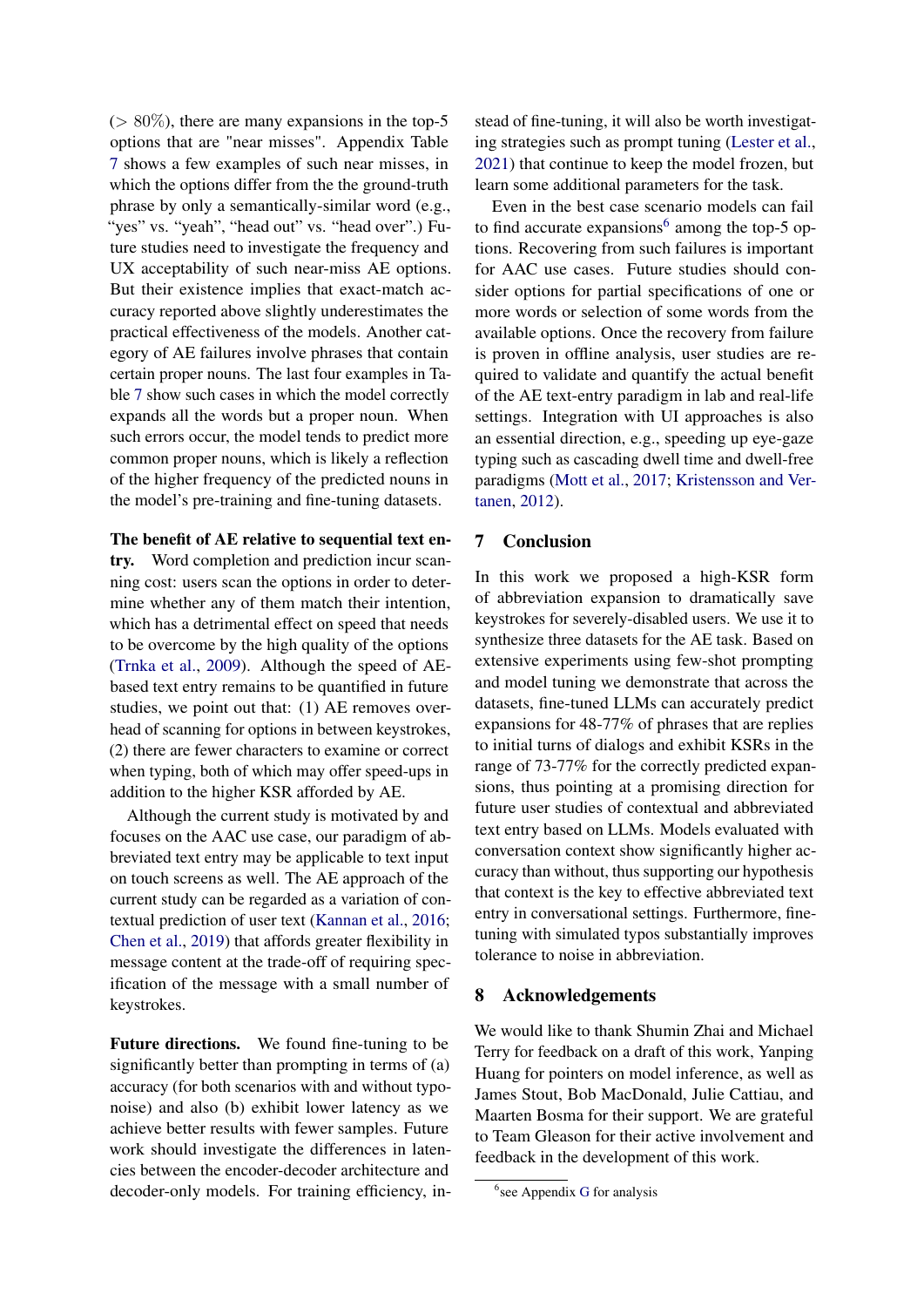# 9 Ethical Considerations, Limitations, and Societal Impact

Accelerating augmentative and alternative communication (AAC) can enhance quality of life of people with extremely limited mobility by facilitating increased social participation and independence [\(Caligari et al.,](#page-9-8) [2013\)](#page-9-8). While the benefits of AE may be large for this population, we note that this approach may have risks.

The primary risk of AE is errors in expansions that substantially misrepresent the intent of the speaker in a way that might cause harm to themselves or others (e.g., failure to correctly convey critical health information, insertion of offensive language.) The abbreviation expansions may also reflect biases in the underlying language model (e.g., perpetuating stereotypes by more frequently suggesting male pronouns than female, [Weidinger](#page-11-12) [et al.](#page-11-12) [2021.](#page-11-12))

A more subtle risk is when expansions miss the ground-truth phrase closely (see Table [7\)](#page-13-0), which may accurately convey content but reduce the speaker's sense of autonomy and authentic selfexpression. Prior work (e.g., [Kane et al.](#page-10-21) [2017\)](#page-10-21) has shown that people with ALS highly value AAC that preserves and facilitates authentic identity expression. Providing speakers with multiple AE options to choose from and requiring user confirmation before voicing an expansion are design options that can mitigate these risks. Model fine-tuning to improve safety or personalization to the end-user's communication style are additional risk-mitigation approaches.

Beyond enhancing communication speed, another intended benefit of AE is the potential to reduce fatigue associated with gaze-based AAC by reducing keystrokes; however, a risk of our system is that if errors in AE are frequent for a given user (perhaps due to eye tracker miscalibration or long-tail abbreviation use) then these savings could be outweighed by the need to correct errors, inadvertently increasing fatigue. User studies to better understand error rates in practice, as well as future work designing interfaces to simplify AE error correction, are important for minimizing this risk. Similarly, our abbreviations scheme's simple design based on first letters aims to minimize cognitive load; however, user studies with the target population using instruments such as NASA's Task Load Index<sup>[7](#page-9-9)</sup> would be required to verify that  $AE$ 

[does not cognitively strain end-users.](https://humansystems.arc.nasa.gov/groups/tlx/)

#### [References](https://humansystems.arc.nasa.gov/groups/tlx/)

- <span id="page-9-1"></span>Ji[ban Adhikary, Jamie Berger, and Keith Vertanen.](https://humansystems.arc.nasa.gov/groups/tlx/) [2021. Accelerating text communication via abbrevi](https://humansystems.arc.nasa.gov/groups/tlx/)ated sentence input. In *[Proceedings of the 59th An](https://humansystems.arc.nasa.gov/groups/tlx/)[nual Meeting of the Association for Computational](https://humansystems.arc.nasa.gov/groups/tlx/) [Linguistics and the 11th International Joint Confer](https://humansystems.arc.nasa.gov/groups/tlx/)[ence on Natural Language Processing \(Volume 1:](https://humansystems.arc.nasa.gov/groups/tlx/) Long Papers)*[, pages 6574–6588.](https://humansystems.arc.nasa.gov/groups/tlx/)
- <span id="page-9-5"></span>Ji[ban Adhikary, Robbie Watling, Crystal Fletcher, Alex](https://humansystems.arc.nasa.gov/groups/tlx/) [Stanage, and Keith Vertanen. 2019. Investigat](https://humansystems.arc.nasa.gov/groups/tlx/)[ing speech recognition for improving predictive aac.](https://humansystems.arc.nasa.gov/groups/tlx/) In *[Proceedings of the Eighth Workshop on Speech](https://humansystems.arc.nasa.gov/groups/tlx/) [and Language Processing for Assistive Technolo](https://humansystems.arc.nasa.gov/groups/tlx/)gies*[, pages 37–43.](https://humansystems.arc.nasa.gov/groups/tlx/)
- <span id="page-9-3"></span>D[aniel Adiwardana, Minh-Thang Luong, David R So,](https://humansystems.arc.nasa.gov/groups/tlx/) [Jamie Hall, Noah Fiedel, Romal Thoppilan, Zi Yang,](https://humansystems.arc.nasa.gov/groups/tlx/) [Apoorv Kulshreshtha, Gaurav Nemade, Yifeng Lu,](https://humansystems.arc.nasa.gov/groups/tlx/) [et al. 2020. Towards a human-like open-domain](https://humansystems.arc.nasa.gov/groups/tlx/) chatbot. *[arXiv preprint arXiv:2001.09977](https://humansystems.arc.nasa.gov/groups/tlx/)*.
- <span id="page-9-0"></span>T[hotapally Anjaneyulu. 2013. A glossary: usage ab](https://humansystems.arc.nasa.gov/groups/tlx/)[breviations of mobile phone sms.](https://humansystems.arc.nasa.gov/groups/tlx/) *ETC: A Review of [General Semantics](https://humansystems.arc.nasa.gov/groups/tlx/)*, 70(2):141–171.
- <span id="page-9-4"></span>Ja[cob Austin, Augustus Odena, Maxwell Nye, Maarten](https://humansystems.arc.nasa.gov/groups/tlx/) [Bosma, Henryk Michalewski, David Dohan, Ellen](https://humansystems.arc.nasa.gov/groups/tlx/) [Jiang, Carrie Cai, Michael Terry, Quoc Le, et al.](https://humansystems.arc.nasa.gov/groups/tlx/) [2021. Program synthesis with large language mod](https://humansystems.arc.nasa.gov/groups/tlx/)els. *[arXiv preprint arXiv:2108.07732](https://humansystems.arc.nasa.gov/groups/tlx/)*.
- <span id="page-9-7"></span>S[hiri Azenkot and Shumin Zhai. 2012. Touch be](https://humansystems.arc.nasa.gov/groups/tlx/)[havior with different postures on soft smartphone](https://humansystems.arc.nasa.gov/groups/tlx/) keyboards. In *[Proceedings of the 14th interna](https://humansystems.arc.nasa.gov/groups/tlx/)[tional conference on Human-computer interaction](https://humansystems.arc.nasa.gov/groups/tlx/) [with mobile devices and services](https://humansystems.arc.nasa.gov/groups/tlx/)*, pages 251–260.
- <span id="page-9-2"></span>T[om B Brown, Benjamin Mann, Nick Ryder, Melanie](https://humansystems.arc.nasa.gov/groups/tlx/) [Subbiah, Jared Kaplan, Prafulla Dhariwal, Arvind](https://humansystems.arc.nasa.gov/groups/tlx/) [Neelakantan, Pranav Shyam, Girish Sastry, Amanda](https://humansystems.arc.nasa.gov/groups/tlx/) [Askell, et al. 2020. Language models are few-shot](https://humansystems.arc.nasa.gov/groups/tlx/) learners. *[arXiv preprint arXiv:2005.14165](https://humansystems.arc.nasa.gov/groups/tlx/)*.
- <span id="page-9-6"></span>Bi[ll Byrne, Karthik Krishnamoorthi, Chinnadhurai](https://humansystems.arc.nasa.gov/groups/tlx/) [Sankar, Arvind Neelakantan, Daniel Duckworth,](https://humansystems.arc.nasa.gov/groups/tlx/) [Semih Yavuz, Ben Goodrich, Amit Dubey, Andy](https://humansystems.arc.nasa.gov/groups/tlx/) [Cedilnik, and Kyu-Young Kim. 2019. Taskmaster-1:](https://humansystems.arc.nasa.gov/groups/tlx/) [Toward a realistic and diverse dialog dataset.](https://humansystems.arc.nasa.gov/groups/tlx/) *arXiv [preprint arXiv:1909.05358](https://humansystems.arc.nasa.gov/groups/tlx/)*.
- <span id="page-9-8"></span>M[arco Caligari, Marco Godi, Simone Guglielmetti,](https://humansystems.arc.nasa.gov/groups/tlx/) [Franco Franchignoni, and Antonio Nardone. 2013.](https://humansystems.arc.nasa.gov/groups/tlx/) [Eye tracking communication devices in amyotrophic](https://humansystems.arc.nasa.gov/groups/tlx/) [lateral sclerosis: impact on disability and quality of](https://humansystems.arc.nasa.gov/groups/tlx/) life. *[Amyotroph Lateral Scler Frontotemporal De](https://humansystems.arc.nasa.gov/groups/tlx/)gener*[, 14\(7-8\):546–552.](https://humansystems.arc.nasa.gov/groups/tlx/)

<span id="page-9-9"></span><sup>7</sup>[https://humansystems.arc.nasa.gov/](https://humansystems.arc.nasa.gov/groups/tlx/)

[groups/tlx/](https://humansystems.arc.nasa.gov/groups/tlx/)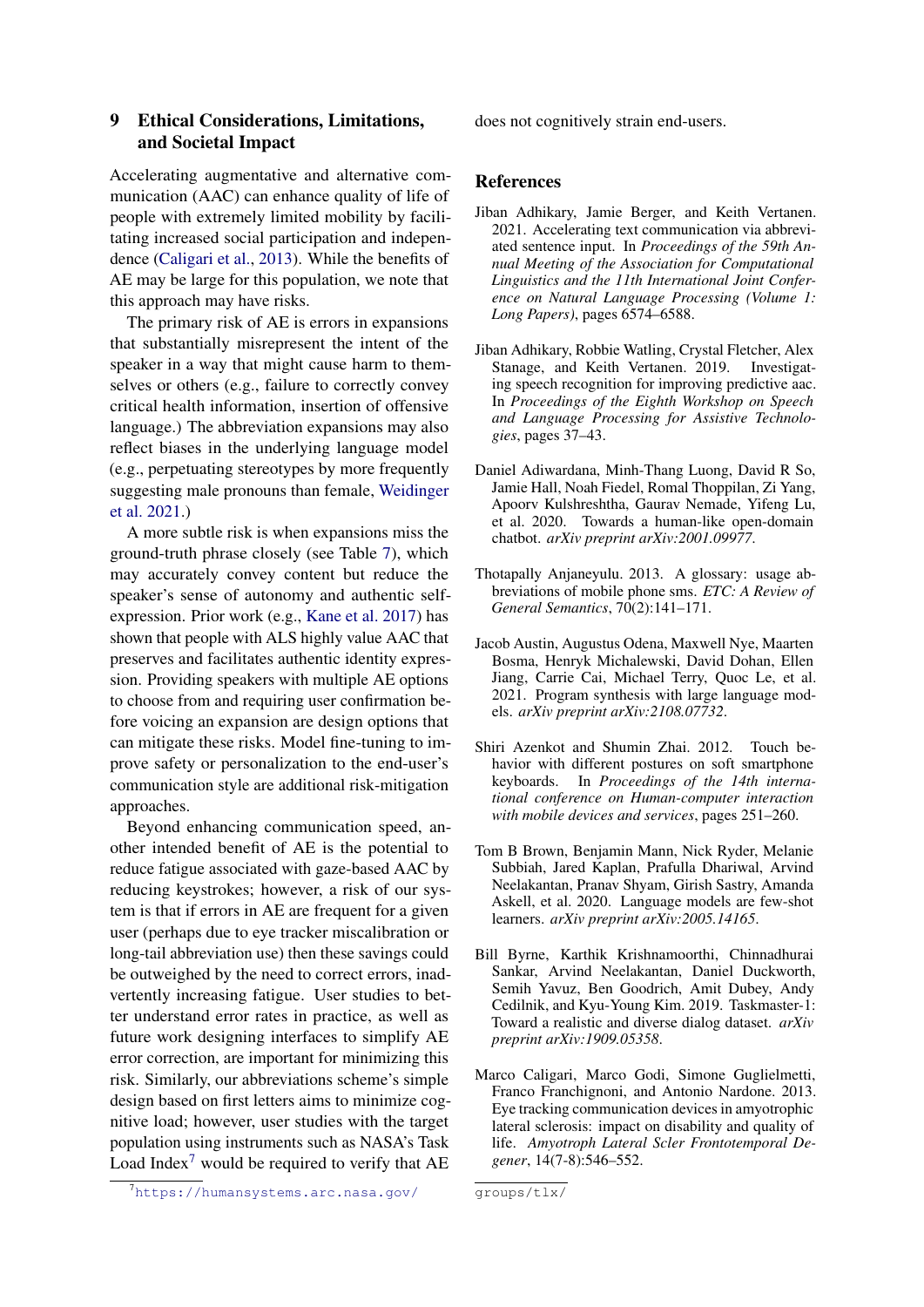- <span id="page-10-9"></span>Mia Xu Chen, Benjamin N Lee, Gagan Bansal, Yuan Cao, Shuyuan Zhang, Justin Lu, Jackie Tsay, Yinan Wang, Andrew M Dai, Zhifeng Chen, et al. 2019. Gmail smart compose: Real-time assisted writing. In *Proceedings of the 25th ACM SIGKDD International Conference on Knowledge Discovery & Data Mining*, pages 2287–2295.
- <span id="page-10-13"></span>Cristian Danescu-Niculescu-Mizil and Lillian Lee. 2011. Chameleons in imagined conversations: A new approach to understanding coordination of linguistic style in dialogs. *arXiv preprint arXiv:1106.3077*.
- <span id="page-10-1"></span>Patrick W Demasco and Kathleen F McCoy. 1992. Generating text from compressed input: An intelligent interface for people with severe motor impairments. *Communications of the ACM*, 35(5):68–78.
- <span id="page-10-11"></span>Emily Dinan, Varvara Logacheva, Valentin Malykh, Alexander Miller, Kurt Shuster, Jack Urbanek, Douwe Kiela, Arthur Szlam, Iulian Serban, Ryan Lowe, et al. 2020. The second conversational intelligence challenge (convai2). In *The NeurIPS'18 Competition*, pages 187–208. Springer.
- <span id="page-10-14"></span>Anna Maria Feit, Shane Williams, Arturo Toledo, Ann Paradiso, Harish Kulkarni, Shaun Kane, and Meredith Ringel Morris. 2017. Toward everyday gaze input: Accuracy and precision of eye tracking and implications for design. In *Proceedings of the 2017 Chi conference on human factors in computing systems*, pages 1118–1130.
- <span id="page-10-0"></span>Andrew Fowler, Kurt Partridge, Ciprian Chelba, Xiaojun Bi, Tom Ouyang, and Shumin Zhai. 2015. Effects of language modeling and its personalization on touchscreen typing performance. In *Proceedings of the 33rd annual ACM conference on human factors in computing systems*, pages 649–658.
- <span id="page-10-3"></span>Kyle Gorman, Christo Kirov, Brian Roark, and Richard Sproat. 2021. Structured abbreviation expansion in context. *arXiv preprint arXiv:2110.01140*.
- <span id="page-10-22"></span>Norman Jouppi, Cliff Young, Nishant Patil, and David Patterson. 2018. Motivation for and evaluation of the first tensor processing unit. *IEEE Micro*, 38(3):10–19.
- <span id="page-10-21"></span>Shaun Kane, Meredith Ringel Morris, Ann Paradiso, and Jon Campbell. 2017. "at times avuncular and cantankerous, with the reflexes of a mongoose": Understanding self-expression through augmentative and alternative communication devices. In *Proceedings of CSCW 2017*.
- <span id="page-10-8"></span>Anjuli Kannan, Karol Kurach, Sujith Ravi, Tobias Kaufmann, Andrew Tomkins, Balint Miklos, Greg Corrado, Laszlo Lukacs, Marina Ganea, Peter Young, et al. 2016. Smart reply: Automated response suggestion for email. In *Proceedings of the 22nd ACM SIGKDD International Conference on Knowledge Discovery and Data Mining*, pages 955– 964.
- <span id="page-10-20"></span>Per Ola Kristensson and Keith Vertanen. 2012. The potential of dwell-free eye-typing for fast assistive gaze communication. In *Proceedings of the symposium on eye tracking research and applications*, pages 241–244.
- <span id="page-10-15"></span>Taku Kudo and John Richardson. 2018. Sentencepiece: A simple and language independent subword tokenizer and detokenizer for neural text processing. *arXiv preprint arXiv:1808.06226*.
- <span id="page-10-7"></span>Brian Lester, Rami Al-Rfou, and Noah Constant. 2021. The power of scale for parameter-efficient prompt tuning. *arXiv preprint arXiv:2104.08691*.
- <span id="page-10-12"></span>Yanran Li, Hui Su, Xiaoyu Shen, Wenjie Li, Ziqiang Cao, and Shuzi Niu. 2017. Dailydialog: A manually labelled multi-turn dialogue dataset. *arXiv preprint arXiv:1710.03957*.
- <span id="page-10-18"></span>Päivi Majaranta and Kari-Jouko Räihä. 2007. Text entry by gaze: Utilizing eye-tracking. *Text entry systems: Mobility, accessibility, universality*, pages 175–187.
- <span id="page-10-19"></span>Martez E Mott, Shane Williams, Jacob O Wobbrock, and Meredith Ringel Morris. 2017. Improving dwell-based gaze typing with dynamic, cascading dwell times. In *Proceedings of the 2017 CHI Conference on Human Factors in Computing Systems*, pages 2558–2570.
- <span id="page-10-16"></span>Kishore Papineni, Salim Roukos, Todd Ward, and Wei-Jing Zhu. 2002. Bleu: a method for automatic evaluation of machine translation. In *Proceedings of the 40th annual meeting of the Association for Computational Linguistics*, pages 311–318.
- <span id="page-10-2"></span>Stefano Pini, Sangmok Han, and David R Wallace. 2010. Text entry for mobile devices using ad-hoc abbreviation. In *Proceedings of the International Conference on Advanced Visual Interfaces*, pages 181– 188.
- <span id="page-10-17"></span>Matt Post. 2018. A call for clarity in reporting bleu scores. *arXiv preprint arXiv:1804.08771*.
- <span id="page-10-10"></span>Alec Radford, Jeffrey Wu, Rewon Child, David Luan, Dario Amodei, Ilya Sutskever, et al. 2019. Language models are unsupervised multitask learners. *OpenAI blog*, 1(8):9.
- <span id="page-10-4"></span>Colin Raffel, Noam Shazeer, Adam Roberts, Katherine Lee, Sharan Narang, Michael Matena, Yanqi Zhou, Wei Li, and Peter J Liu. 2019. Exploring the limits of transfer learning with a unified text-to-text transformer. *arXiv preprint arXiv:1910.10683*.
- <span id="page-10-5"></span>Stephen Roller, Emily Dinan, Naman Goyal, Da Ju, Mary Williamson, Yinhan Liu, Jing Xu, Myle Ott, Kurt Shuster, Eric M Smith, et al. 2020. Recipes for building an open-domain chatbot. *arXiv preprint arXiv:2004.13637*.
- <span id="page-10-6"></span>Sebastian Ruder. 2021. Recent Advances in Language Model Fine-tuning. [http://ruder.io/](http://ruder.io/recent-advances-lm-fine-tuning) [recent-advances-lm-fine-tuning](http://ruder.io/recent-advances-lm-fine-tuning).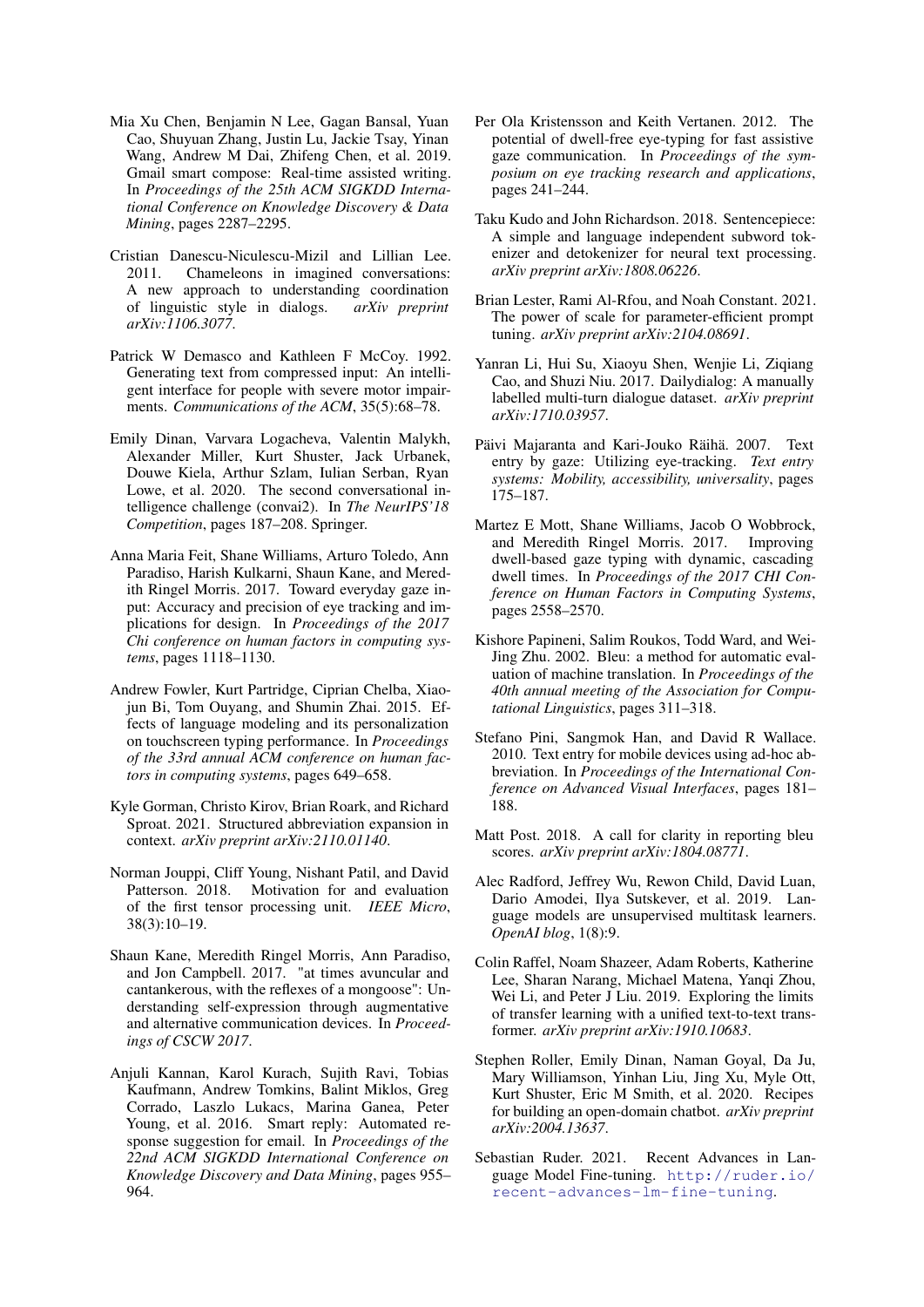- <span id="page-11-13"></span>Noam Shazeer and Mitchell Stern. 2018. Adafactor: Adaptive learning rates with sublinear memory cost. In *International Conference on Machine Learning*, pages 4596–4604. PMLR.
- <span id="page-11-6"></span>Junxiao Shen, Boyin Yang, John J Dudley, and Per Ola Kristensson. 2022. Kwickchat: A multi-turn dialogue system for aac using context-aware sentence generation by bag-of-keywords. In *27th International Conference on Intelligent User Interfaces*, pages 853–867.
- <span id="page-11-3"></span>Stuart M Shieber and Rani Nelken. 2007. Abbreviated text input using language modeling. *Natural Language Engineering*, 13(2):165–183.
- <span id="page-11-10"></span>Romal Thoppilan, Daniel De Freitas, Jamie Hall, Noam Shazeer, Apoorv Kulshreshtha, Heng-Tze Cheng, Alicia Jin, Taylor Bos, Leslie Baker, Yu Du, et al. 2022. Lamda: Language models for dialog applications. *arXiv preprint arXiv:2201.08239*.
- <span id="page-11-2"></span>Tobii. How to create an abbreviation expansion in compass. [https://us.tobiidynavox.](https://us.tobiidynavox.com/blogs/support-articles/how-to-create-an-abbreviation- \ expansion-in-compass) [com/blogs/support-articles/](https://us.tobiidynavox.com/blogs/support-articles/how-to-create-an-abbreviation- \ expansion-in-compass) [how-to-create-an-abbreviation-\](https://us.tobiidynavox.com/blogs/support-articles/how-to-create-an-abbreviation- \ expansion-in-compass) [expansion-in-compass](https://us.tobiidynavox.com/blogs/support-articles/how-to-create-an-abbreviation- \ expansion-in-compass). Accessed: 2022-04- 22.
- <span id="page-11-11"></span>Keith Trnka, John McCaw, Debra Yarrington, Kathleen F McCoy, and Christopher Pennington. 2009. User interaction with word prediction: The effects of prediction quality. *ACM Transactions on Accessible Computing (TACCESS)*, 1(3):1–34.
- <span id="page-11-0"></span>Keith Trnka and Kathleen F McCoy. 2008. Evaluating word prediction: framing keystroke savings. In *Proceedings of ACL-08: HLT, Short Papers*, pages 261–264.
- <span id="page-11-9"></span>Ashish Vaswani, Noam Shazeer, Niki Parmar, Jakob Uszkoreit, Llion Jones, Aidan N Gomez, Łukasz Kaiser, and Illia Polosukhin. 2017. Attention is all you need. In *Advances in neural information processing systems*, pages 5998–6008.
- <span id="page-11-7"></span>Keith Vertanen. 2017. Towards improving predictive aac using crowdsourced dialogues and partner context. In *Proceedings of the 19th International ACM SIGACCESS Conference on Computers and Accessibility*, pages 347–348.
- <span id="page-11-8"></span>Keith Vertanen and Per Ola Kristensson. 2011. The imagination of crowds: conversational aac language modeling using crowdsourcing and large data sources. In *Proceedings of the 2011 Conference on Empirical Methods in Natural Language Processing*, pages 700–711.
- <span id="page-11-1"></span>Annalu Waller. 2019. Telling tales: unlocking the potential of aac technologies. *International journal of language & communication disorders*, 54(2):159– 169.
- <span id="page-11-12"></span>Laura Weidinger, John Mellor, Maribeth Rauh, Conor Griffin, Jonathan Uesato, Po-Sen Huang, Myra Cheng, Mia Glaese, Borja Balle, Atoosa Kasirzadeh, Zac Kenton, Sasha Brown, Will Hawkins, Tom Stepleton, Courtney Biles, Abeba Birhane, Julia Haas, Laura Rimell, Lisa Anne Hendricks, William Isaac, Sean Legassick, Geoffrey Irving, and Iason Gabriel. 2021. [Ethical and social risks of harm from](http://arxiv.org/abs/2112.04359) [language models.](http://arxiv.org/abs/2112.04359)
- <span id="page-11-4"></span>Tim Willis, Helen Pain, and Shari Trewin. 2005. A probabilistic flexible abbreviation expansion system for users with motor disabilities. In *Accessible Design in the Digital World Conference 2005*, pages 1–9.
- <span id="page-11-5"></span>Bruce Wisenburn and D Jeffery Higginbotham. 2008. An aac application using speaking partner speech recognition to automatically produce contextually relevant utterances: Objective results. *Augmentative and Alternative Communication*, 24(2):100–109.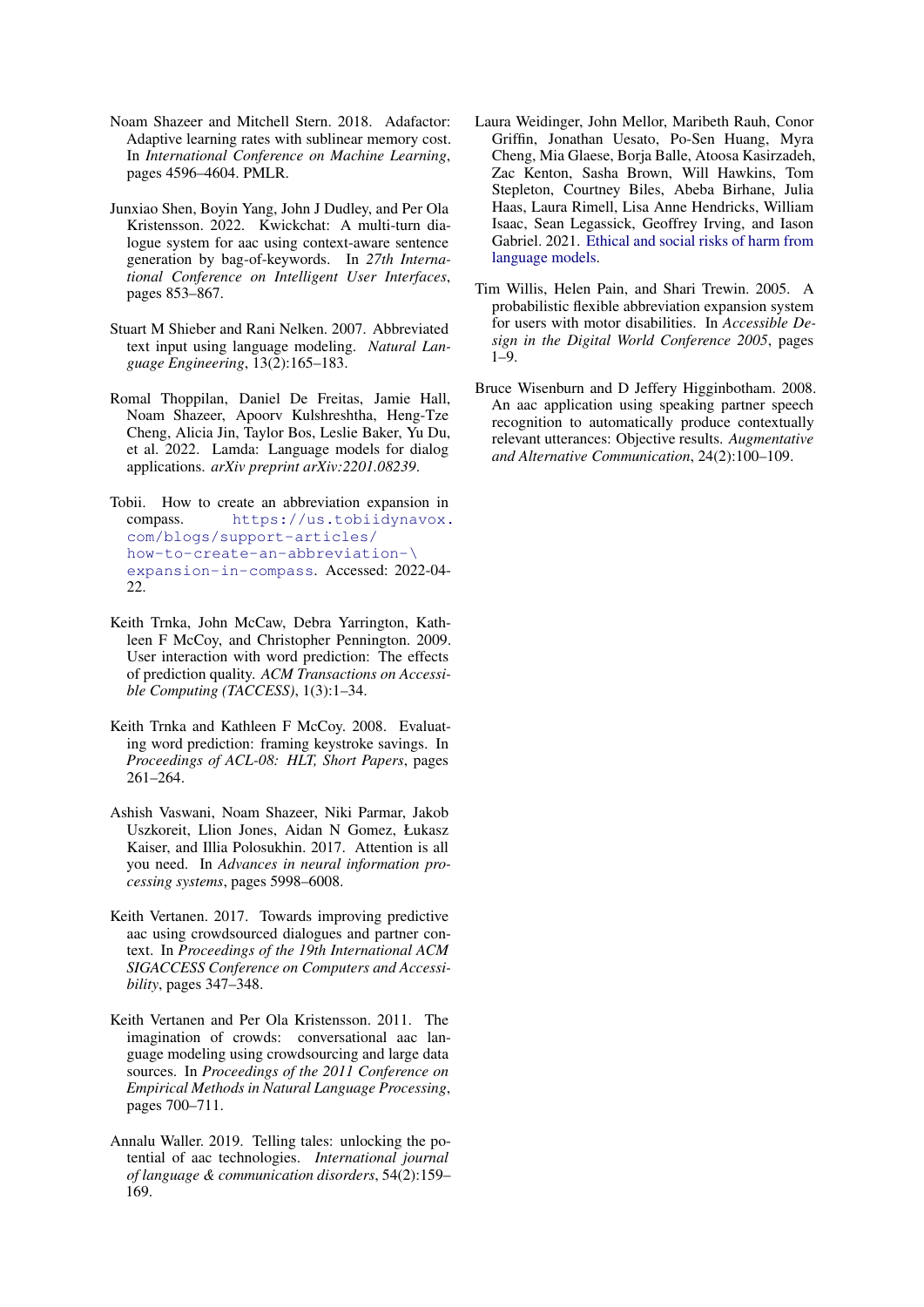# Appendix

## <span id="page-12-0"></span>A Removal of duplicate dialogs from the DailyDialog dataset

We observed that the DailyDialog dataset [\(Li et al.,](#page-10-12) [2017\)](#page-10-12) contains a significant number of dialogs in its dev (validation) and test splits that are identical or nearly identical to the dialogs found in its train split. We determined two dialogs to be duplicate by using the following criterion:

- 1. If both dialogs consist of the same number of turns and the corresponding turns are all identical (case-insensitive), or
- 2. If both dialogs consist of the same number of turns and there are three or more turns at which both dialogs contain identical text (caseinsensitive).

See the file daily\_dialog\_deduplications.csv in Supplemental Data for a list of the 177 dialogs in the dev split and the 228 dialogs in the test splits that are found to be duplicates with the train split and hence are removed from our DailyDialog Corrected (DDC) dataset.

## <span id="page-12-1"></span>B 4-shot examples for BaseLLM<sup>\*</sup>

We select four consecutive dialogues from the 859 examples from train split of the TDC dataset [\(Verta](#page-11-7)[nen,](#page-11-7) [2017\)](#page-11-7) while varying the starting conversation, which yields  $859 - 4 + 1 = 856$  different 4-shot prompt sets.

## <span id="page-12-2"></span>C Tuning on noisy data vs. accuracy

Preliminary experiments have shown that  $\sigma = 0.3$ is a good trade-off between accuracy gains on noisy data and losses on non-noisy data.

## <span id="page-12-3"></span>D Model fine-tuning details

Our model fine-tuning uses the AdaFactor optimizer [\(Shazeer and Stern,](#page-11-13) [2018\)](#page-11-13). The nominal batch size 16 is made more efficient through example packing [\(Raffel et al.,](#page-10-4) [2019\)](#page-10-4), leading to an average effective batch size of approximately 200 examples under a maximum sequence length of 1024 tokens. We used TPUv3s [\(Jouppi et al.,](#page-10-22) [2018\)](#page-10-22) with a configuration of 4x8 for the LLM fine-tuning. Our fine-tuning recipe applies a constant, low learning rate of  $5 \times 10^{-5}$  and a dropout rate of 0.2, which helps to prevent early overfitting. Early stopping is based on a dev set consisting of combined examples

from the dev splits of the TAC and TDC datasets. We find the best checkpoint after 2100 and 1800 training steps for the FT-LLM and FTnoise-LLM models, respectively, which amounts to approximately 1-1.2 epochs of training. We ran a small set of hyperparameter tuning experiments, varying batch size, learning rate and dropout and chose the best setting based on the TAC+TDC dev set.

### E Computation cost

Fine-tuning of the 64B LLM uses TPU v3 with a 4x8 configuration, i.e., 32 TPUs. FT-LMM and FTnoise-LLM are each trained for approximately 2100 and 1800 steps, respectively. The training time is approximately 3 hours. This leads to a model fine-tuning budget of 32 x  $3 = 96$  TPU  $*$ hour per model.

Evaluation and inference on the 64B LLM uses TPU v3 with a 4x4 configuration, i.e., 16 TPUs. Each example (batch size  $= 128$  samples) takes 0.653 s. This leads to  $16 \times 0.568/128 = 0.071$  $TPU \times$  second per sample.

### <span id="page-12-4"></span>F Splitting characters in abbreviations.

Pilot experiments showed the importance of programmatically inserting spaces between characters in the abbreviations. Since the vocabulary used by the LaMDA models is fairly large (32k entries), unless we enforce character-level splitting, subsequences of multiple characters in many abbreviations will be combined into spurious tokens, leading to slightly reduced AE accuracy.

### <span id="page-12-5"></span>G Recovery from failure - analysis

In the best scenario of replying to a question, the fine-tuned LLM is capable of predicting the correct phrase expansion approximately 81% of the times with top-5 options and sufficient sampling (Figure [5\)](#page-6-3). Hence the model will fail to find the correct expansion at least 19% of the cases.

# <span id="page-12-6"></span>H Inference latencies of different LaMDA model sizes

In Figure [H](#page-12-6) we compare the latencies during inference time for the decoder-only models of different sizes. Compared to the 4B model, the 27B model shows 1.5x latency, while the 64B model shows 2.2x latency. While the latency increase is quite significant, this analysis shows that we cannot substitute the 64B model with a smaller model (e.g.,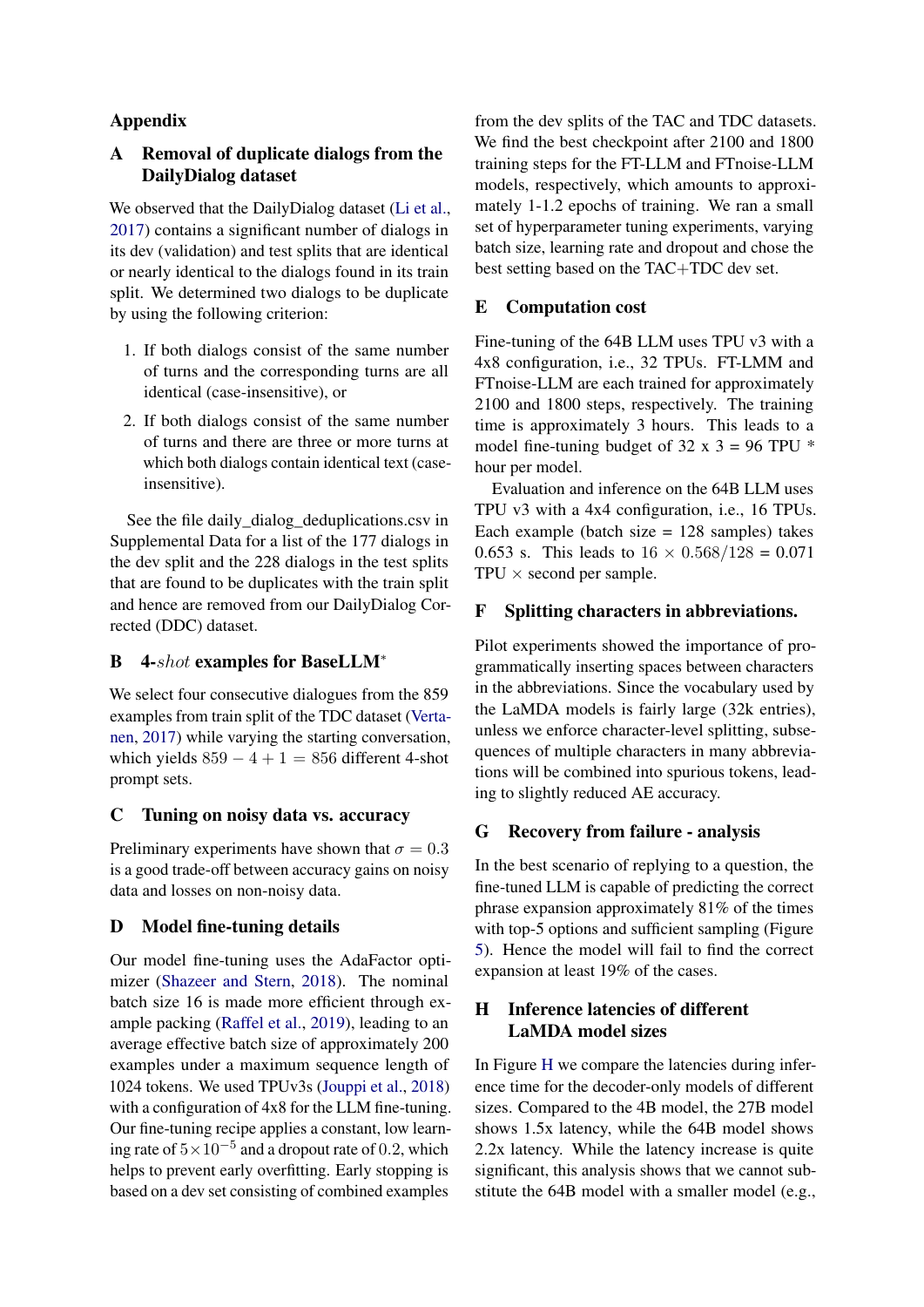<span id="page-13-0"></span>

| # | Context                                                                                                                                                                                            | Abbreviation | Ground truth                                     | Non-matching expansion options                                                                                                                     |
|---|----------------------------------------------------------------------------------------------------------------------------------------------------------------------------------------------------|--------------|--------------------------------------------------|----------------------------------------------------------------------------------------------------------------------------------------------------|
| 1 | Awesome!<br>My favorite<br>weather!                                                                                                                                                                | swhottwp     | Shall we head over to the water park?            | shall we head out to the water park                                                                                                                |
| 2 | Can we go out for a drive?                                                                                                                                                                         | ygstc        | Yeah go start the car                            | yes go start the car<br>yes go straight to church<br>yes go settle the children<br>yeah get some tunes cranked<br>yes go straight to chicago       |
| 3 | i took a lot of courses, such<br>as philosophy, logic, ethics,<br>aesthetics, etc.                                                                                                                 | wcdylb       | which course did you like best                   | what courses do you like best                                                                                                                      |
|   |                                                                                                                                                                                                    |              |                                                  | what courses did you like best<br>what course do you like best<br>what course did you like best<br>which courses did you like best                 |
| 4 | it's hard to be optimistic<br>about things with the way<br>the economy's headed the<br>trade deficit is getting larger,<br>consumption's down, i really<br>think we're headed for a re-<br>cession | tehbsfawn    | the economy has been stagnant for a<br>while now | the economy has been slowing for a<br>while now                                                                                                    |
|   |                                                                                                                                                                                                    |              |                                                  | the economy has been sluggish for a<br>while now<br>the economy has been strong for a<br>while now<br>the economy has been slow for a while<br>now |
|   |                                                                                                                                                                                                    |              |                                                  | the economy has been suffering for a<br>while now                                                                                                  |
| 5 | What is your name?                                                                                                                                                                                 | mnir         | My name is Rey                                   | my name is robert<br>my name is rebecca<br>my name is richard<br>my name is rose<br>my name is roy                                                 |
| 6 | hey, isabelle                                                                                                                                                                                      | l            | Logan                                            | lisa<br>linda<br>look<br>lillian<br>liz.                                                                                                           |
| 7 | so, paula, where are you from                                                                                                                                                                      | imfc, o      | i'm from canada, originally                      | i'm from china, ok<br>i'm from california, originally<br>i'm from california, ok<br>i'm from california, okay<br>i'm from california, obviously    |
| 8 | hey sandra, what's wrong?<br>you look furious                                                                                                                                                      | ivhiwt       | i've had it with Tim                             | i've had it with this<br>i've had it with them<br>i've heard it was true<br>i've had it with that<br>i've had it with these                        |

Table 7: Examples of failed AE. Examples #1-4 show AE options that miss the ground-truth phrase closely. The cases highlighted in boldface have near identical meaning to the ground truth, but differ only in details of a single word. Examples #5-8 show AE options that match the ground truth except for the a proper noun.